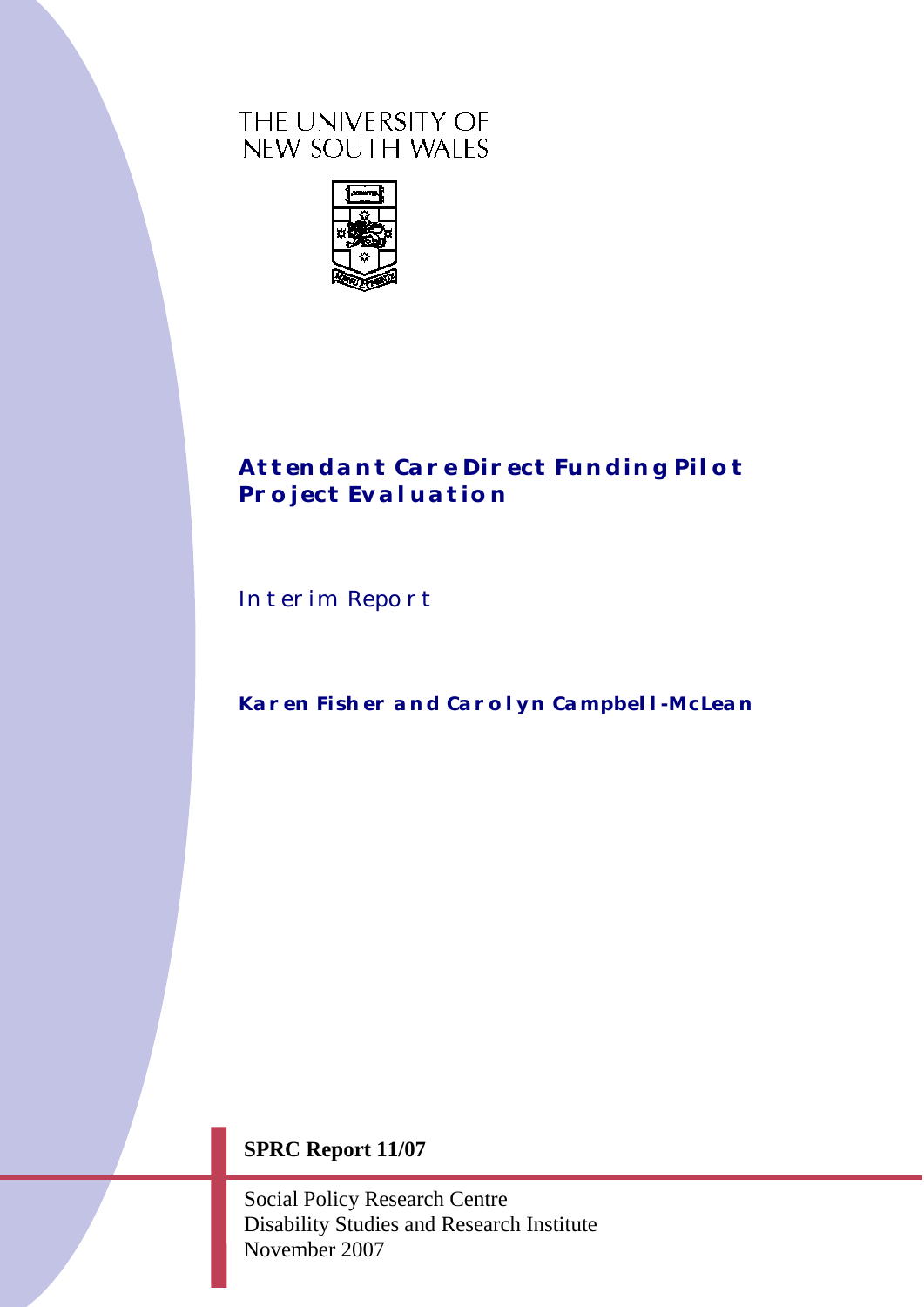For a full list of SPRC Publications see, www.sprc.unsw.edu.au or contact: Publications, SPRC, University of New South Wales, Sydney, NSW, 2052, Australia. Telephone: +61 (2) 9385 7800 Fax: +61 (2) 9385 7838 Email: [sprc@unsw.edu.au](mailto:sprc@unsw.edu.au)

ISSN 1446 4179

ISBN 978 0 7334 2580 6

September 2007

A report prepared for the for the NSW Department of Ageing, Disability and Home Care. This report presents the interim evaluation results. Conclusions about the evaluation questions cannot be drawn from these interim results. Final evaluation results are not yet available. A final report will be published in 2008. The views expressed in this publication do not represent any official position on the part of the Social Policy Research Centre, but the views of the individual authors.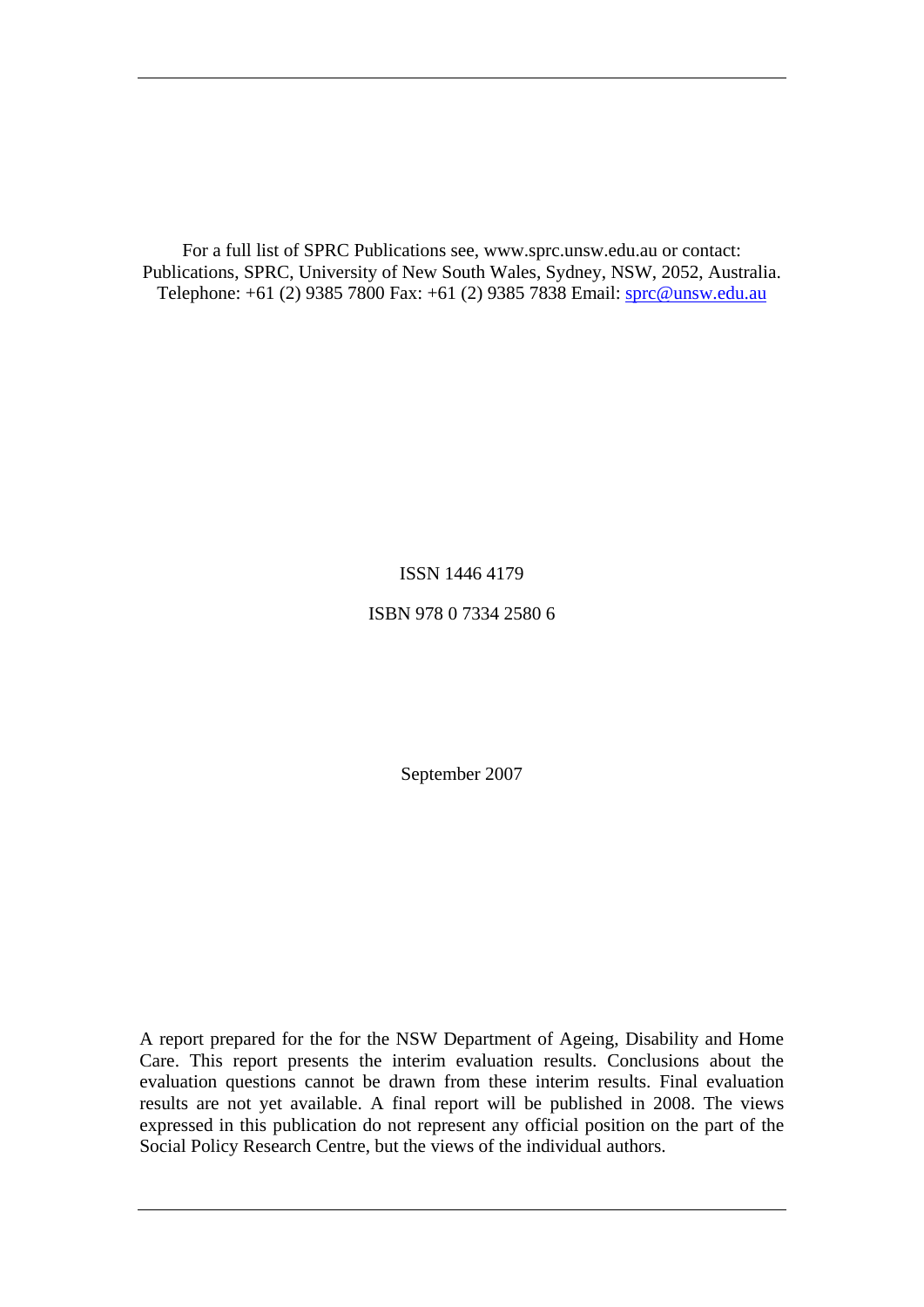# **Social Policy Research Centre**

Karen Fisher, Kristy Muir and Andrew Anderson

# **Disability Studies and Research Institute**

Sally Robinson and Carolyn Campbell-McLean

# **Authors**

Karen Fisher and Carolyn Campbell-McLean

# **Contact for follow up**

Karen Fisher ph 02 9385 7813; fax 9385 7838; email karen.fisher@unsw.edu.au

# **Acknowledgements**

Thank you to everyone who contributed to this research, particularly people who participated in the interviews and the advisory group members.

© Social Policy Research Centre, 2007

## **Suggested Citation:**

Fisher, K.R., and C. Campbell-Mclean, Attendant Care Direct Funding Pilot Project Evaluation: Interim Report, SPRC Report No. 11/07, prepared for the Department of Ageing, Disability and Home Care, UNSW, November 2007.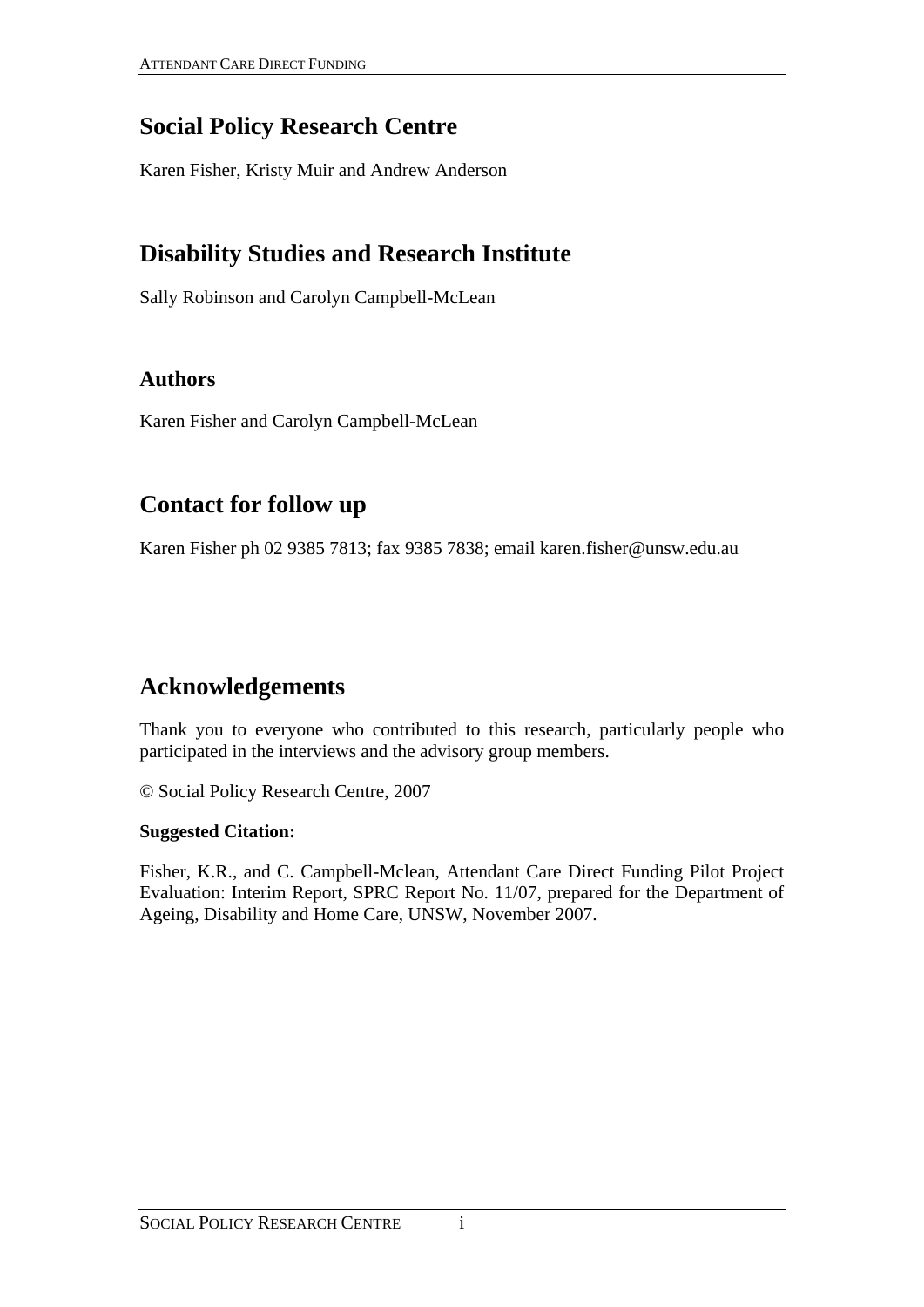# **Contents**

| 1              |     |  |  |  |  |  |  |  |  |
|----------------|-----|--|--|--|--|--|--|--|--|
|                | 1.1 |  |  |  |  |  |  |  |  |
| $\overline{2}$ |     |  |  |  |  |  |  |  |  |
|                | 2.1 |  |  |  |  |  |  |  |  |
|                | 2.2 |  |  |  |  |  |  |  |  |
|                |     |  |  |  |  |  |  |  |  |
|                |     |  |  |  |  |  |  |  |  |
|                |     |  |  |  |  |  |  |  |  |
|                |     |  |  |  |  |  |  |  |  |
| 3              |     |  |  |  |  |  |  |  |  |
|                | 3.1 |  |  |  |  |  |  |  |  |
|                |     |  |  |  |  |  |  |  |  |
|                | 3.2 |  |  |  |  |  |  |  |  |
|                | 3.3 |  |  |  |  |  |  |  |  |
|                |     |  |  |  |  |  |  |  |  |
|                | 3.4 |  |  |  |  |  |  |  |  |
|                |     |  |  |  |  |  |  |  |  |
| 4              |     |  |  |  |  |  |  |  |  |
|                | 4.1 |  |  |  |  |  |  |  |  |
|                |     |  |  |  |  |  |  |  |  |
|                |     |  |  |  |  |  |  |  |  |
|                |     |  |  |  |  |  |  |  |  |
|                | 4.2 |  |  |  |  |  |  |  |  |
|                |     |  |  |  |  |  |  |  |  |
|                |     |  |  |  |  |  |  |  |  |
|                | 4.3 |  |  |  |  |  |  |  |  |
|                | 4.4 |  |  |  |  |  |  |  |  |
|                |     |  |  |  |  |  |  |  |  |
|                |     |  |  |  |  |  |  |  |  |
|                | 4.5 |  |  |  |  |  |  |  |  |
|                |     |  |  |  |  |  |  |  |  |
|                |     |  |  |  |  |  |  |  |  |
|                |     |  |  |  |  |  |  |  |  |
|                |     |  |  |  |  |  |  |  |  |
| 5              |     |  |  |  |  |  |  |  |  |
|                | 5.1 |  |  |  |  |  |  |  |  |
|                |     |  |  |  |  |  |  |  |  |
|                |     |  |  |  |  |  |  |  |  |
|                | 5.2 |  |  |  |  |  |  |  |  |
| 6              |     |  |  |  |  |  |  |  |  |
|                | 6.1 |  |  |  |  |  |  |  |  |
|                | 6.2 |  |  |  |  |  |  |  |  |
|                |     |  |  |  |  |  |  |  |  |
| 7              |     |  |  |  |  |  |  |  |  |
|                |     |  |  |  |  |  |  |  |  |
|                |     |  |  |  |  |  |  |  |  |
|                |     |  |  |  |  |  |  |  |  |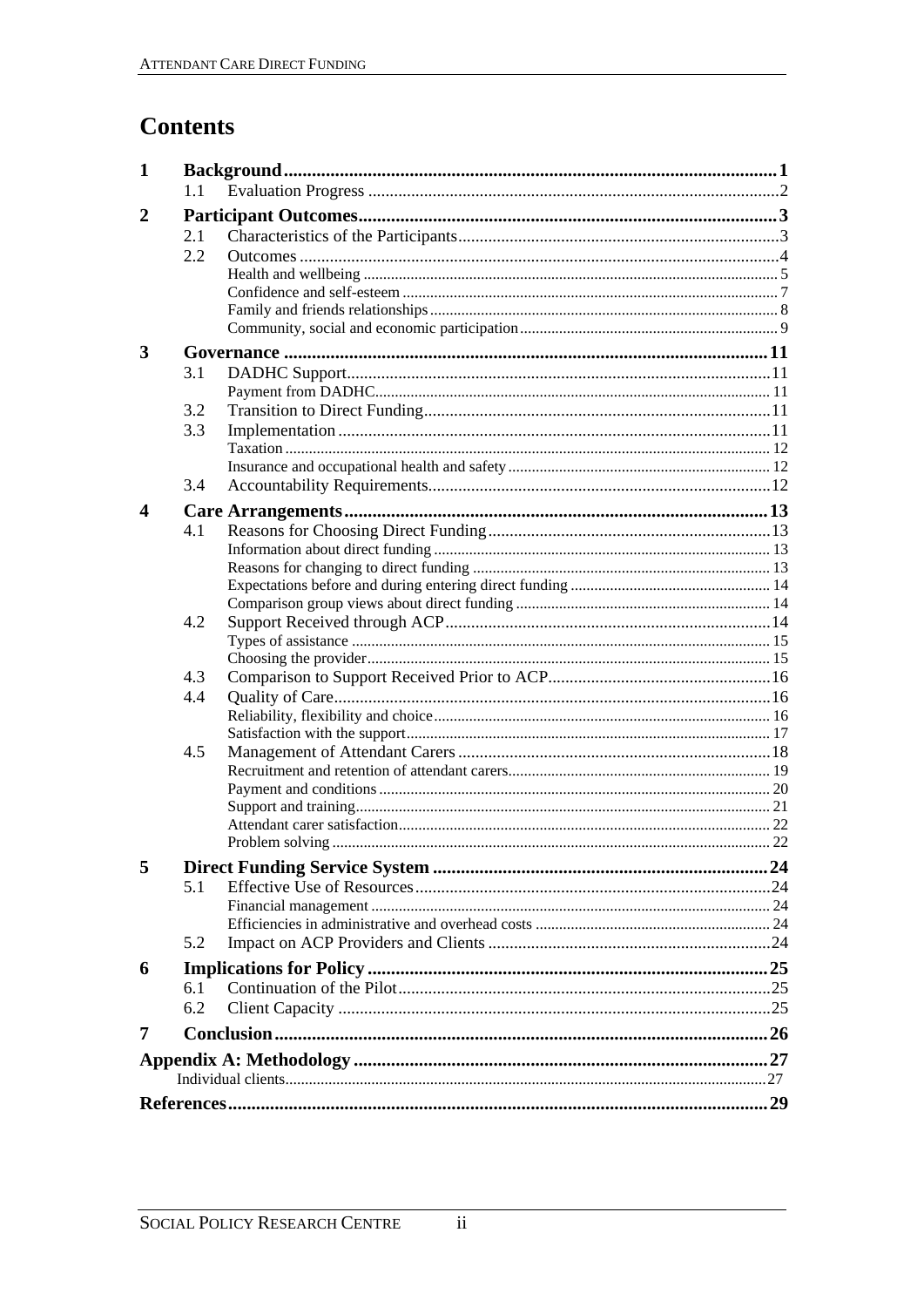# **List of tables and figures**

# **Abbreviations and glossary**

| <b>ACP</b>                                                                                                                 | <b>Attendant Care Program</b><br>ACP models Cooperative model – the client is the attendant carers' employer; the<br>service provider provides administrative and management support.<br>Funds are paid to the service provider and the service provider is<br>accountable to DADHC for the management of funds and reporting.                     |
|----------------------------------------------------------------------------------------------------------------------------|----------------------------------------------------------------------------------------------------------------------------------------------------------------------------------------------------------------------------------------------------------------------------------------------------------------------------------------------------|
|                                                                                                                            | Employer model – the service provider is the attendant carers'<br>employer; in some organisations, clients can chose to participate in<br>some attendant carer management decisions, such as recruitment.<br>Funds are paid to the service provider and the service provider is<br>accountable to DADHC for the management of funds and reporting. |
|                                                                                                                            | Direct funding – the client is responsible for all attendant carer<br>employment and management decisions. Funds are paid directly to the<br>clients and they are accountable to DADHC for the management of<br>funds and reporting.                                                                                                               |
| <b>CALD</b><br><b>DADHC</b><br><b>GST</b><br><b>HACC</b><br>OH&S<br><b>PADP</b><br><b>PAYG</b><br><b>PWI</b><br><b>SMA</b> | Culturally and linguistically diverse<br>Department of Ageing, Disability and Home Care<br>Goods and Services Tax<br>Home and Community Care<br>Occupational health and safety<br>Program of Appliances for Disabled People<br>Pay As You Go<br>Personal Wellbeing Index<br><b>Spinal Muscular Atrophy</b>                                         |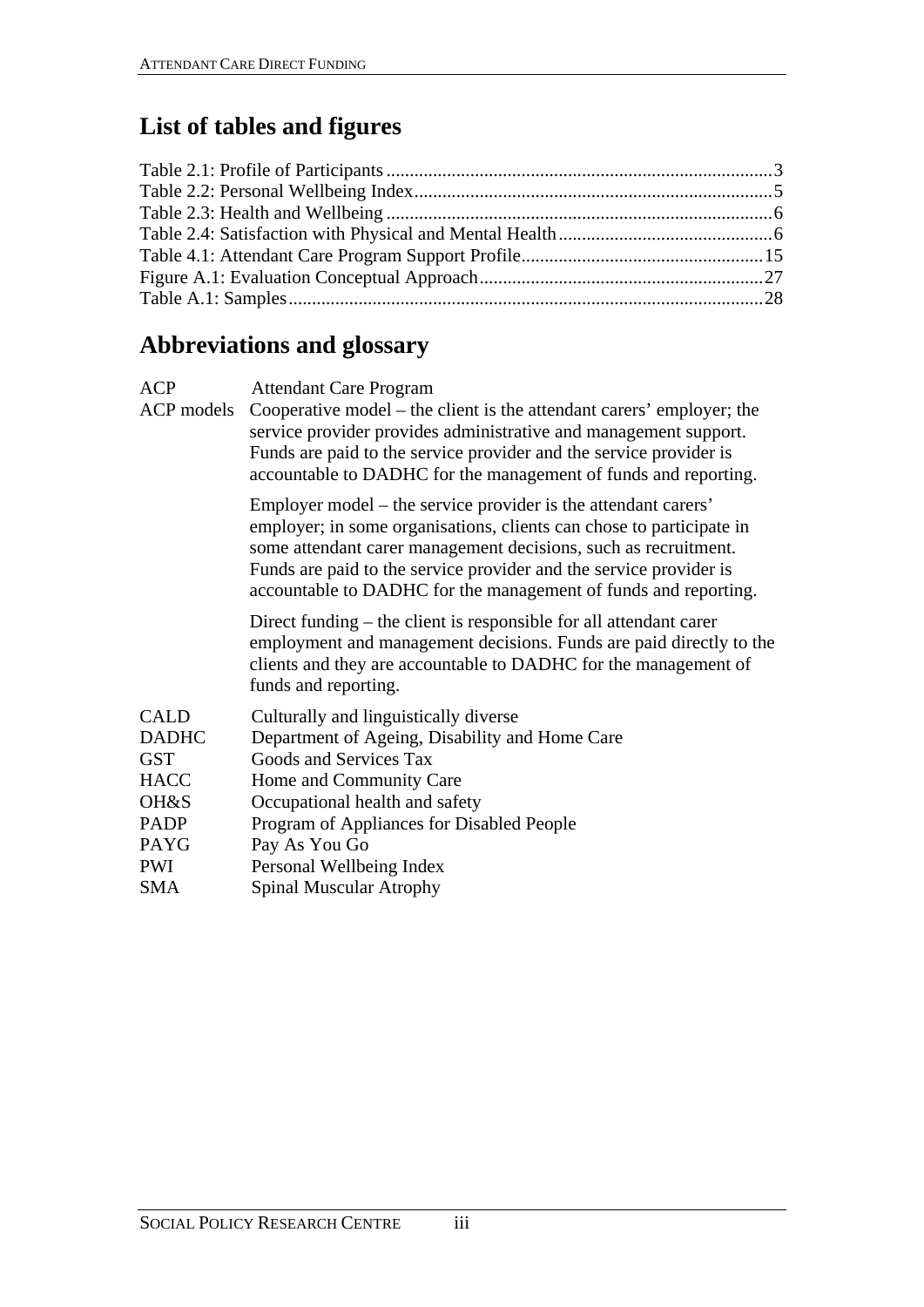# <span id="page-5-0"></span>**1 Background**

The Department of Ageing, Disability and Home Care (DADHC) is piloting a direct funding project in conjunction with the Attendant Care Program (ACP). The direct funding pilot aims to complement the objectives of the ACP, which provides support to individuals with physical disabilities with a range of tasks and activities to allow them to live and participate in their communities. ACP is funded under the Commonwealth State and Territory Disability Agreement and administered by DADHC.

The report compares three types of ACP funding models, which differ in who employs the attendant carers, who receives the funding from DADHC and who is responsible for management and reporting:

- Cooperative model the client is the attendant carers' employer; the service provider provides administrative and management support. Funds are paid to the service provider and the service provider is accountable to DADHC for the management of funds and reporting.
- Employer model the service provider is the attendant carers' employer; in some organisations, clients can chose to participate in some attendant carer management decisions, such as recruitment. Funds are paid to the service provider and the service provider is accountable to DADHC for the management of funds and reporting.
- Direct funding the client is responsible for all attendant carer employment and management. Funds are paid directly to the client, who is accountable to DADHC for the management of funds and reporting.

The pilot project is providing funds directly to a limited number of current ACP clients for the direct purchase of personal care services. This is intended to provide clients with greater control over the choice and management of the support they receive as well as to promote more flexible and responsive services for clients.

ACP direct funding is aimed at people with physical disabilities with high personal support needs, who have the capacity to directly manage administration of funding. Individuals in receipt of direct funding are responsible for all legal, financial and accountability requirements as well as potentially taking on employer responsibilities for attendant carers including recruitment, training and support; and financial management including wages, superannuation and insurance.

The pilot project builds on the development of similar programs in Australia and internationally and related research on the significance of client control for social inclusion and independence (Spandler 2004; Lord & Hutchinson 2003; Witcher et al 2000). In Western Australia and Queensland, direct funding is an element of local area coordination of services provided to individuals with disabilities and their families. Direct funding has also been developed as elements of disability support services in ACT and Victoria. Many other countries have also developed direct funding programs including England, Scotland, Canada and Sweden (Heggie 2005; Yoshida et al 2004).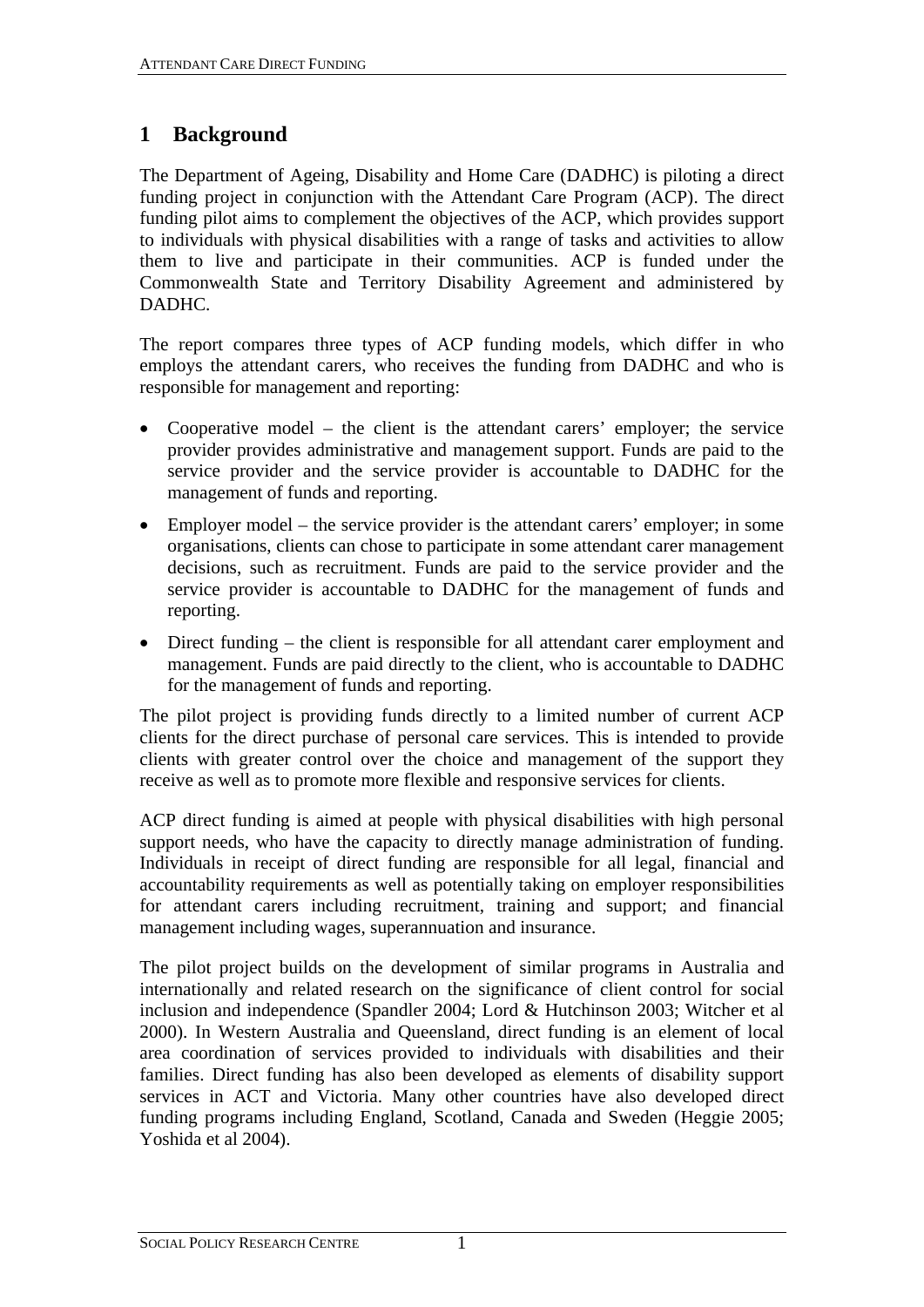<span id="page-6-0"></span>Two contextual issues for the project relate to control and funding. The first issue is the commitment to preference for client control, participation and focus in service delivery, reflected in the Disability Services Standards (Hughes 2006; Spandler 2004; Pearson 2000; NCOSS 2006). The second contextual issue is the shortage of funds for attendant care (PDC 2006). This poses difficult policy and service delivery challenges about access, priorities and maximising efficiency.

#### **1.1 Evaluation Progress**

The Department commissioned the Social Policy Research Centre and Disability Studies and Research Institute to evaluate the pilot and explore outcomes for stakeholders in order to identify considerations for future funding options. Stakeholders of the pilot include the Government, ACP clients, paid carers and providers of disability support services and disability support groups. Considerations in the review include client outcomes, quality of care, costs, management and risks (Jacobsen 1997; Spandler 2004; Maglajlic et al 2000; Carmichael & Brown 2002). The evaluation plan is summarised in Fisher et al (2007).

The evaluation includes baseline measures April-June; follow-up measures October; and process, outcomes and economic analysis. Data collection is progressing well. To August 2007 data collection for the following activities has been conducted:

- $\bullet$  baseline interviews with the people participating in the direct funding pilot (10);
- interviews with a comparison group of people using ACP (26);
- interviews with ACP service provider managers (2);
- progress presentations to the DADHC Disability Expert Advisory Group (2); and
- attendance at teleconference with ACP direct funding participants (1).

This report presents the progress from the data collection to date. It is not a full analysis of the results, which will be available in December 2007.

Section 2 of this report begins by describing the characteristics of the people in the direct funding pilot and a comparison group of people in the main part of ACP. It then presents and discusses the comparative outcomes for the people in the pilot, including changes since entering the pilot and comparison to the people using main program.

Section 3 discusses the governance arrangements for the pilot including support from DADHC, transition to direct funding, implementation and accountability requirements.

Section 4 presents evidence of changes in care arrangements compared to the main ACP and the impact on quality of care.

Section 5 and 6 introduce the topics that will be further discussed in the final report on the impact on the service system and implications for policy development.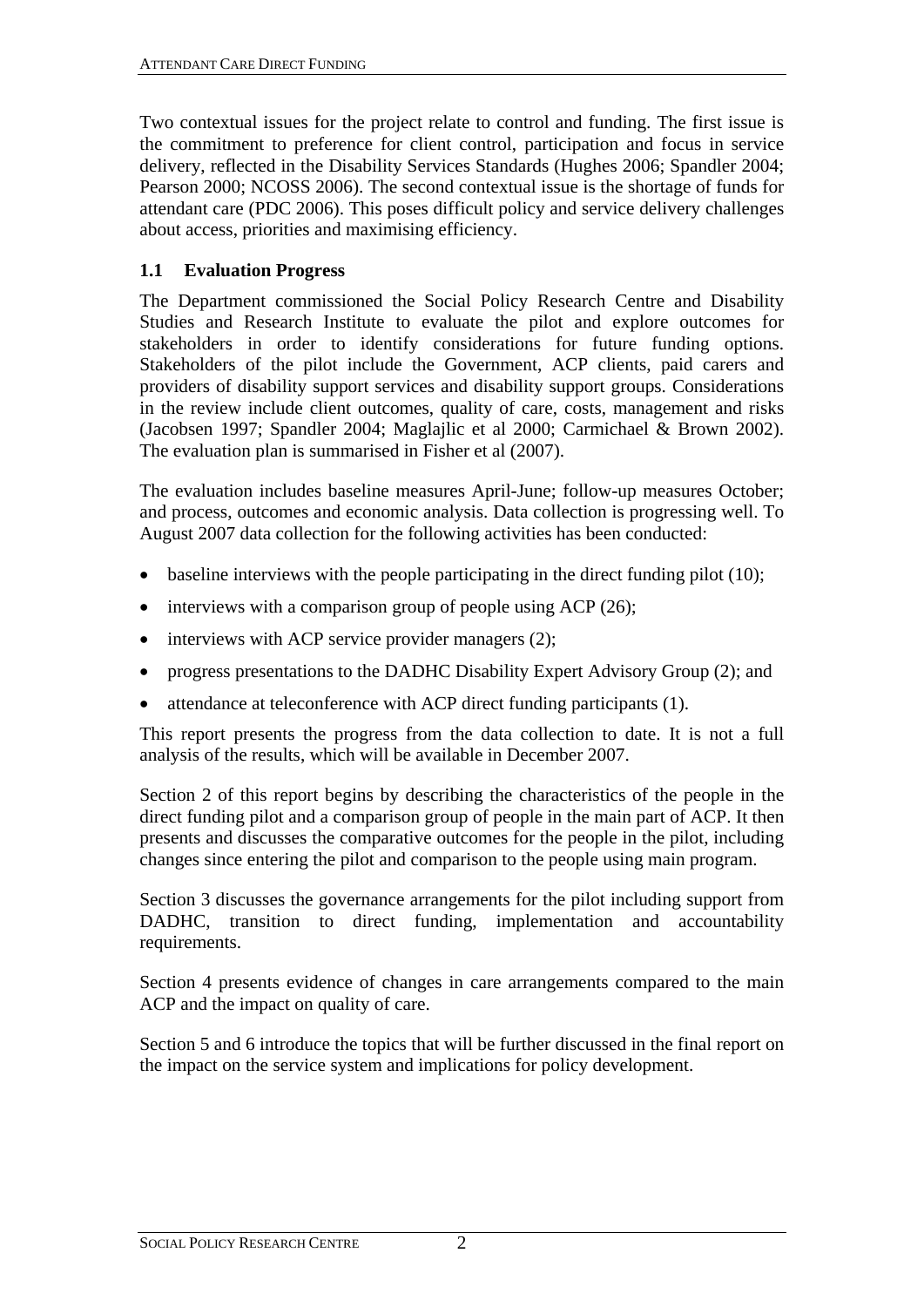# <span id="page-7-0"></span>**2 Participant Outcomes**

This section presents information about who is using the direct funding pilot, compared to a group of people in the main part of ACP. It also discusses the outcomes reported by the people in the pilot, in the domains of health and wellbeing; confidence and self-esteem; relationships with family and friends; and community, social and economic participation.

## **2.1 Characteristics of the Participants**

Ten people are in the direct funding pilot. They are compared to a comparison group of 26 people who use ACP services and volunteered to contribute to the research. The report compares the ACP experiences of people in the ACP direct funding pilot and people using main program in the cooperative and employer models.

The people in the direct funding and comparison groups are similar, although they have some differences (sex, location and participation), which are discussed below. The ages of people in both groups are very similar, although the range is slightly narrower for the direct funding group (25-59 years direct funding; 20-65 years comparison; [Table 2.1](#page-7-1)). The youngest person in the comparison group is most similar to the direct funding participants in terms of his expectations about the care needed and participation. He uses the ACP cooperative model. Some comparison participants were unaware that they can continue to access ACP after they turn 65 years.

<span id="page-7-1"></span>

|                                       | Direct funding (10) | Comparison (26)      |
|---------------------------------------|---------------------|----------------------|
| Age                                   | 25-59 years (range) | 20-65 years (range)  |
|                                       | 41 years (mean)     | 51 years (mean)      |
| <b>Sex</b>                            | 20% women           | 69% women            |
| Impairment                            | 8 spinal injury     | 15 spinal injury     |
|                                       | 1 cerebral palsy    | 2 cerebral palsy     |
|                                       | $1$ SMA*            | $1$ SMA*             |
|                                       |                     | 3 multiple sclerosis |
|                                       |                     | 2 spina bifida       |
|                                       |                     | 3 other              |
| Location                              | 70% regional        | 46% regional         |
| Cultural background                   | 30% CALD**          | 8% CALD              |
| Family and friends active support     | 100%                | 77%                  |
| Economic participation                | 90% paid work/study | 35% paid work/study  |
|                                       | 10% retired         | 27% retired          |
|                                       |                     | 38% not in paid work |
| Notes: *SMA - Spinal Muscular Atrophy |                     |                      |

## **Table 2.1: Profile of Participants**

\*\*CALD – Culturally and linguistically diverse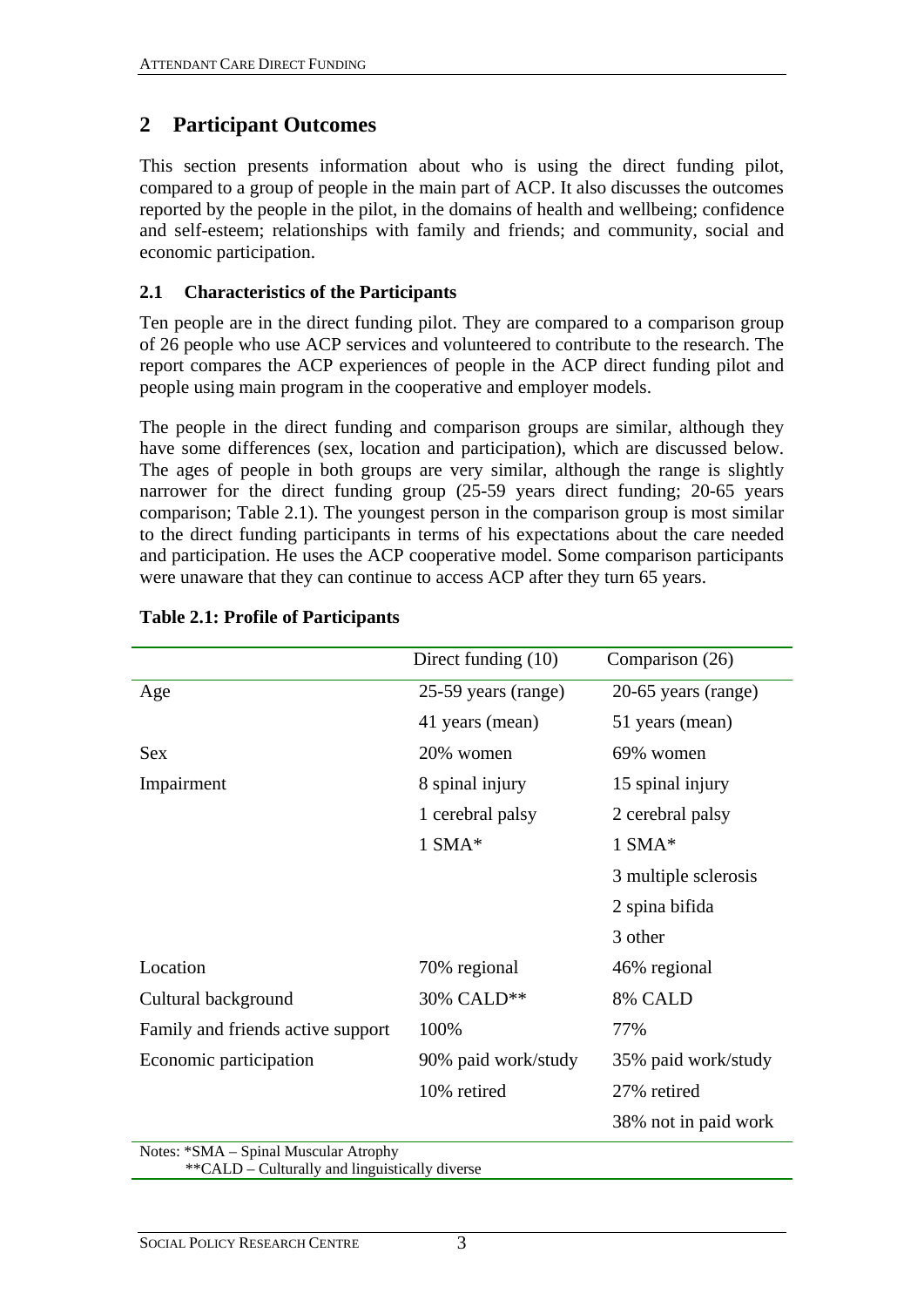<span id="page-8-0"></span>Only two direct funding participants are women, compared to 69 per cent of the comparison group [\(Table 2.1\)](#page-7-1). This difference probably has implications for other differences between the groups, such as socio-economic circumstances.

The impairments of people in both groups were similar. Differences are that the comparison group included one person with a brain injury and three women had multiple sclerosis. These conditions are more likely to have an impact on their cognitive functioning and emotional wellbeing. All direct funding participants have family, friends or housemates who are active members in their lives. In contrast, 23 per cent of the comparison group did not have that level of informal support, and all of these people were women.

The biggest contrast between the intervention and comparison group is economic participation. All direct funding participants are employed or retired and were in this position when they entered the program. They are either professionals or business owners. In contrast, only 62 per cent of the comparison group participate in these activities. The groups also differ in their involvement in the community and social networks. In the comparison group, at least five people are significantly socially isolated.

These differences between the groups are taken into account in the interpretation of the findings below. For example, they probably have an impact on participation and wellbeing measures and on the funding and management model best suited to their needs.

## **2.2 Outcomes**

The evaluation seeks to find out if direct funding pilot leads to increased wellbeing and enables them to maximise their participation in the community; and whether it leads to increased participant satisfaction levels. Respondents from both groups participated in an interview, which included discussion and standardised questions. The measurement tools are based on instruments used in the evaluation of similar programs nationally (Fisher et al, 2007). The purpose of this approach is to ensure validity and facilitate comparability to similar programs. This is particularly important given the small number of clients in the pilot. The outcomes measured include personal wellbeing (confidence, esteem, physical and mental health); social networks; community and economic participation. Outcomes are analysed by comparing data collected from people in the existing ACP arrangements; and normative data from similar programs and the validated instruments used in the data collection.

Preliminary results are positive. Participants reported improved outcomes in all domains, including satisfaction, participation and wellbeing. As well as discussing their quality of life, they each completed the Personal Wellbeing Index (PWI), an internationally validated instrument (IWG, 2005). These are very small samples so the results should be viewed cautiously. The baseline measure of PWI for direct funding participants is higher in all domains ([Table 2.2\)](#page-9-1).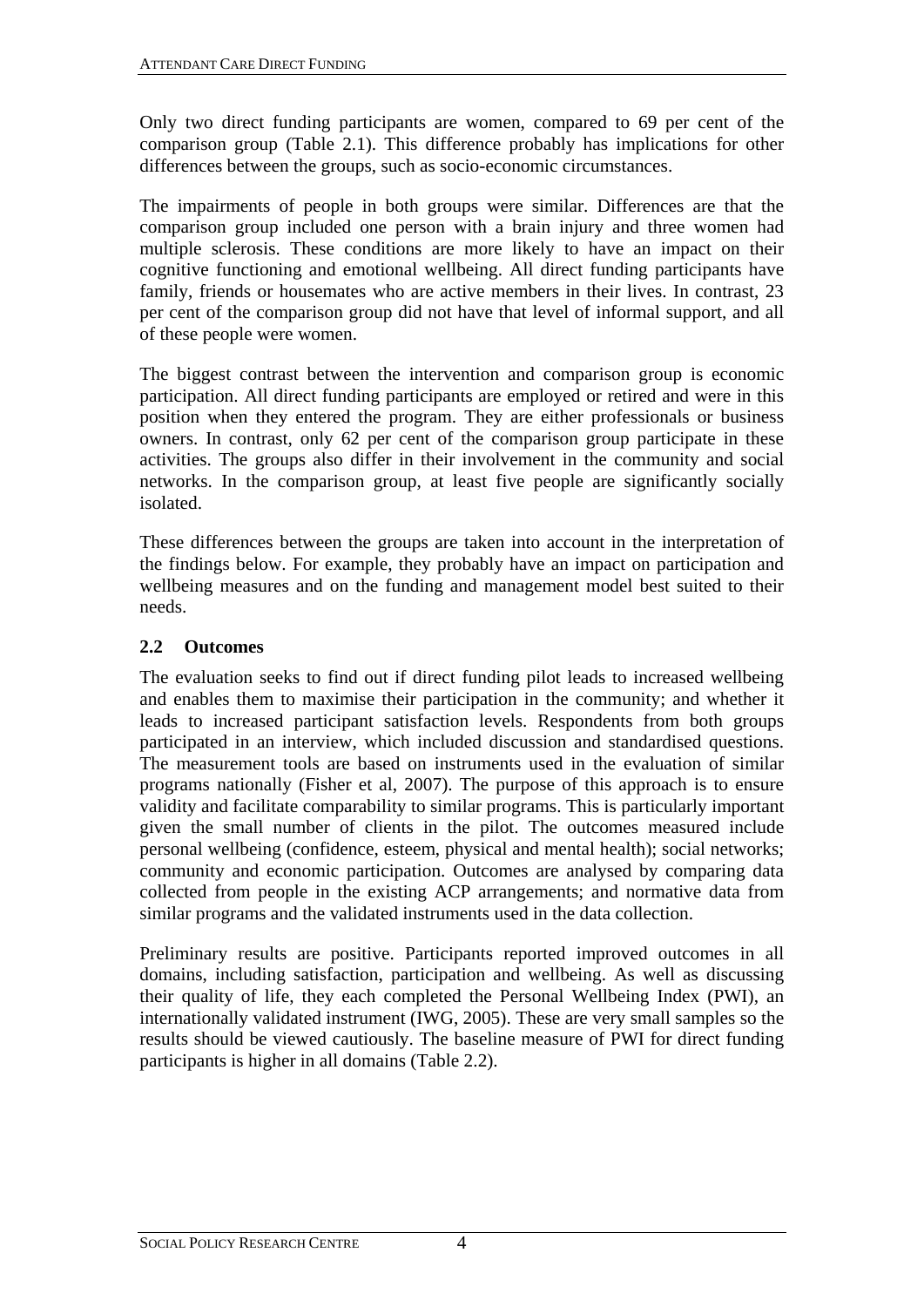<span id="page-9-1"></span>

|                                                                                                                          | Direct funding $(10)$ |            |      | Comparison (26) | Australia |  |
|--------------------------------------------------------------------------------------------------------------------------|-----------------------|------------|------|-----------------|-----------|--|
|                                                                                                                          | mean                  | range      | mean | range           | mean      |  |
| <b>PWI</b>                                                                                                               | 83                    | $60 - 100$ | 71   | $0 - 100$       | 75.02     |  |
| Life as a whole                                                                                                          | 82                    | 70-100     | 69   | 30-100          | 77.63     |  |
| Standard of living                                                                                                       | 79                    | 70-100     | 75   | $30 - 100$      | 77.28     |  |
| Health as a whole                                                                                                        | 81                    | $60 - 100$ | 63   | $10-100$        | 75.09     |  |
| Achievements                                                                                                             | 83                    | $60 - 100$ | 71   | 10-100          | 74.19     |  |
| Personal relationships                                                                                                   | 87                    | 70-100     | 69   | $20 - 100$      | 79.81     |  |
| Safety                                                                                                                   | 88                    | 70-100     | 77   | $10-100$        | 77.63     |  |
| Feeling part of the<br>community                                                                                         | 83                    | 60-100     | 72   | $0 - 100$       | 70.52     |  |
| Future security                                                                                                          | 81                    | $60 - 100$ | 72   | 10-100          | 70.49     |  |
| Note: Personal Wellbeing Index (PWI). Scale 0-100 where 0=completely unsatisfied, 100=completely<br>satisfied (IWG 2005) |                       |            |      |                 |           |  |

#### <span id="page-9-0"></span>**Table 2.2: Personal Wellbeing Index**

The lowest score for direct funding participants in any domain is 60. In contrast, some comparison group participants had scores below 50 in all domains. On average, direct funding participants score higher than the Australian average across all domains,

although some participants score below the mean. The comparison group means are mainly below the Australian average except in safety, feeling part of the community and future security.

The differences between the groups discussed in this section are probably at least partly due to the difference in their profiles ([Table 2.1](#page-7-1)), rather than the affect of direct funding, ACP cooperative model or ACP employer model. That is, some people have chosen their ACP model because of the characteristics in their profile, rather than the model directly influencing some of these outcomes.

## **Health and wellbeing**

Most of the direct funding participants stated that their health and wellbeing is very good or excellent (60 per cent; [Table 2.3\)](#page-10-1). In contrast, most of the comparison group participants felt their health is good or worse (73 per cent). The direct funding group are similar to the Australian population average (58.6 good or excellent; ABS 2006).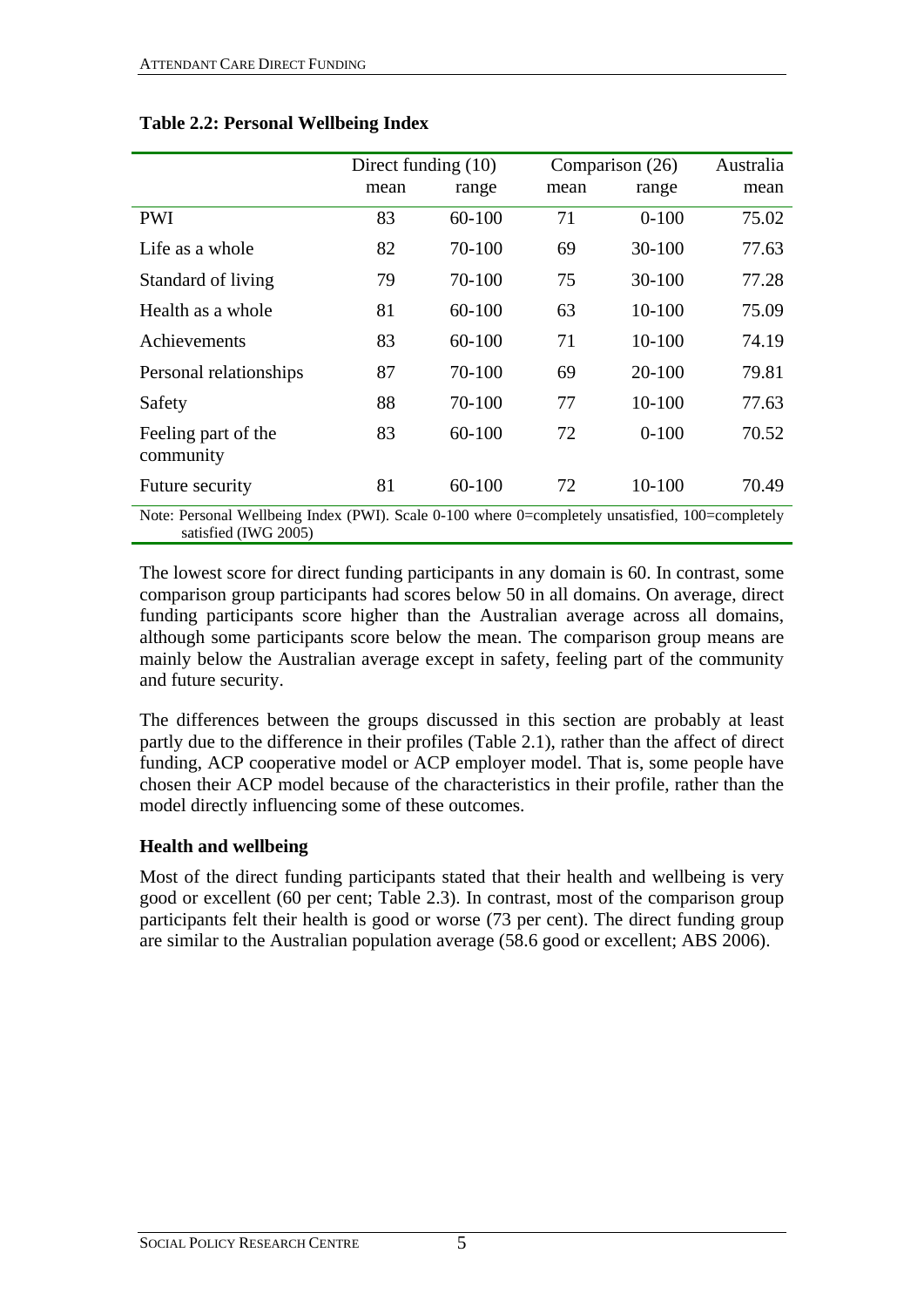<span id="page-10-1"></span>

|           | Direct funding (10)      | Comparison (26) |
|-----------|--------------------------|-----------------|
| Poor      | $\overline{\phantom{a}}$ |                 |
| Fair      |                          | 6               |
| Good      | 3                        | 12              |
| Very good | 3                        | 4               |
| Excellent | 3                        | 3               |

## <span id="page-10-0"></span>**Table 2.3: Health and Wellbeing**

Similarly, people in the direct funding group reported higher satisfaction with their physical and mental health than the comparison group (on a scale of 0-100, 76 and 93 for physical and mental health direct funding, compared to 67 and 77 for the comparison group; [Table 2.4\)](#page-10-2). The greatest difference is their level of satisfaction with their mental health, which is consistent with differences in confidence and selfesteem discussed below. From their comments, the comparison group participants' quality of health and wellbeing can be grouped in to generally well, some problems and many problems, discussed below.

#### **Table 2.4: Satisfaction with Physical and Mental Health**

<span id="page-10-2"></span>

|                                                                                       | Direct funding $(10)$ |        | Comparison (26) |          |  |
|---------------------------------------------------------------------------------------|-----------------------|--------|-----------------|----------|--|
|                                                                                       | Mean                  | range  | mean            | range    |  |
| Physical health                                                                       | 76                    | 50-100 | 67              | $20-100$ |  |
| Mental health                                                                         | 93                    | 80-100 | 77              | $30-100$ |  |
| Note: Scale 0-100 where 0=completely unsatisfied, 100=completely satisfied (IWG 2005) |                       |        |                 |          |  |

The participants' comments about their health and wellbeing are consistent with these scores. This difference between the groups might also have been their experience before direct funding. However, the direct funding group comments below about the impact of improved quality of care from the direct funding pilot on their health and wellbeing supports the assumption that these higher scores are at least partly due to the control they have from direct funding.

All direct funding participants noted decreased levels of stress. Reasons they discussed were they are not dealing with inflexible service providers. In addition, they reported that they have less conflict with the attendant carers and providers; better attendant carers and quality of care, control of OH&S management; and direct management of attendant carers concerns about pay, conditions and relationships between the attendant carer and the provider. The attendant carers are more reliable, providing better continuity of care. The impact is the participants are less likely to use agency attendant carers so the quality of care is higher. Some comparison participants discussed having the benefit of similar arrangements. They were mainly in the cooperative model. However, some comparison participants in the ACP employer model expressed stress related to poor care arrangements from unresponsive service providers. These problems are discussed later in the report.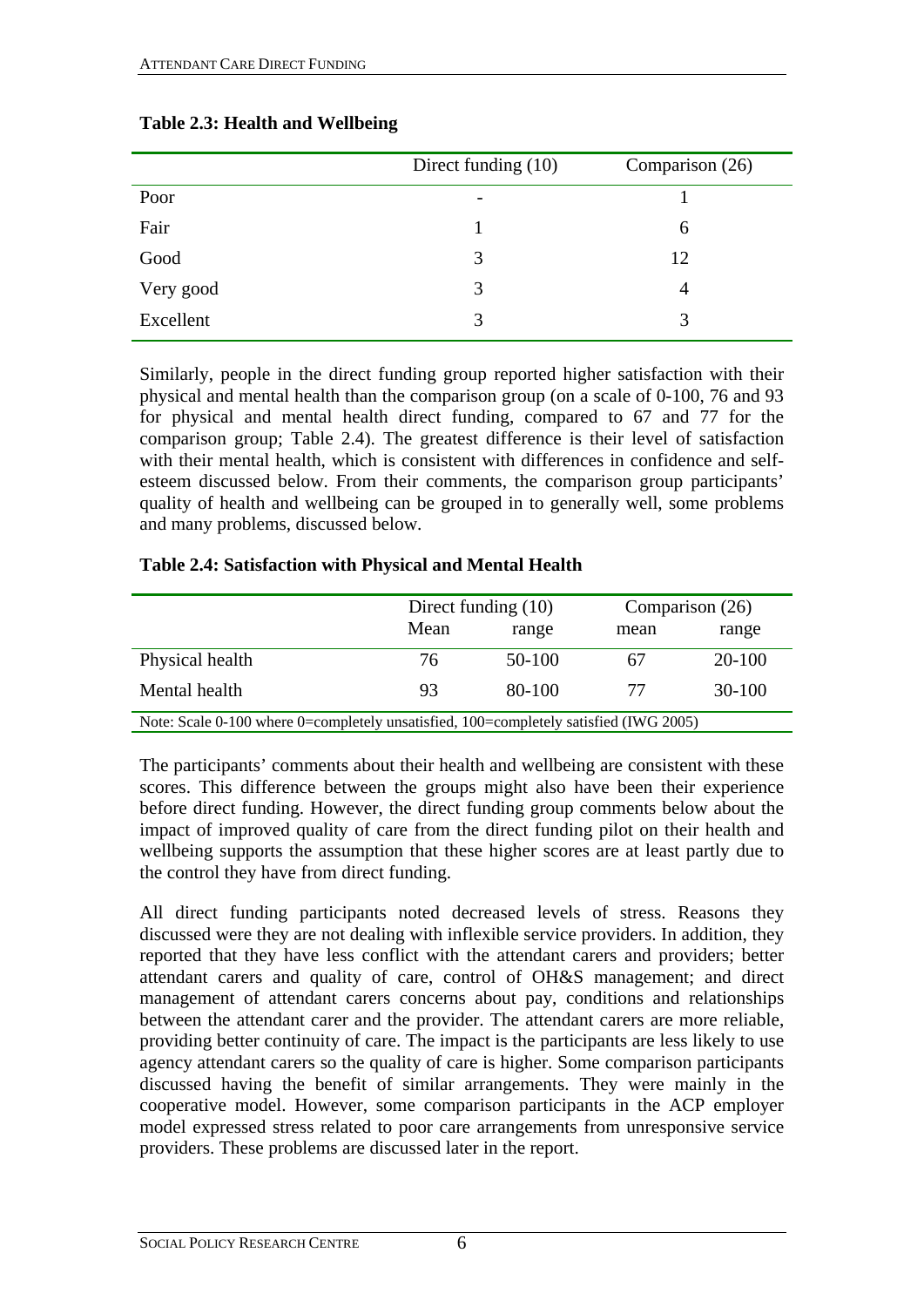<span id="page-11-0"></span>Comparison group people who had good health and wellbeing mentioned ACP assisting their mental health, 'I would be insane if I didn't have attendant care.' A number said that ACP had removed their worry about moving into a nursing home.

Nutrition, bladder, bowel management and pressure care have all improved because of the improved quality of care provided through direct funding. One participant said, 'I have experienced a big difference to my control and flexibility in care. For example, bowel problems and infections have decreased.' Another participant said 'Direct funding has had a great impact on my quality of life. My stress levels have reduced significantly and I can sleep better at night.' People in both groups said they used attendant care to do physical exercise.

At least three direct funding participants discussed improvements to pain management. The attendant carers are now more likely to understand their individual needs in relation to managing their pain and comfort. Some comparison participants agreed that pain management is improved when they have a small number of attendant carers providing consistent care.

One comparison participant said attendant care facilitated her access to dental care. Others commented on having regular meals. However, other comparison participants in the ACP employer model commented on the negative impact on their physical and mental health of restrictions in ACP arrangements, such as attendant carers not permitted to do stoma care; patronising attitudes from attendant carers; and fear of retribution if they raise problems with the ACP provider.

Participants in both groups spoke of their experiences of abuse (financial, verbal and physical threats) when they received ACP in the employer model because of poor quality attendant carers. People using the ACP cooperative model and direct funding participants during the pilot have not experienced any abuse.

## **Confidence and self-esteem**

All ten direct funding participants expressed a feeling of empowerment and self reliance, knowing that full control and management is in the client's own hands so they have a vested interest in getting things right. For example they discussed ensuring attendant carers are paid correctly, and feeling an equal and respected partner in the care arrangements. One participant noted that, 'Having had a catastrophic injury, being able to manage your own care increases your confidence and life skills.' In contrast, a comparison person wanted to re-enter the workforce but did not have the confidence to do so yet after her injury.

Direct funding participants said they have more control over their care and therefore over their own lives. One participant said,

 … direct funding gives control, flexibility and independence, which in turn creates something in yourself … hope … I know my care arrangements are ok and I am not afraid to accept jobs. This has enabled me to build my own consultancy business.

Another person concluded, 'Don't stop the program. It would be a tragedy. It's empowering me and letting me really live my life.'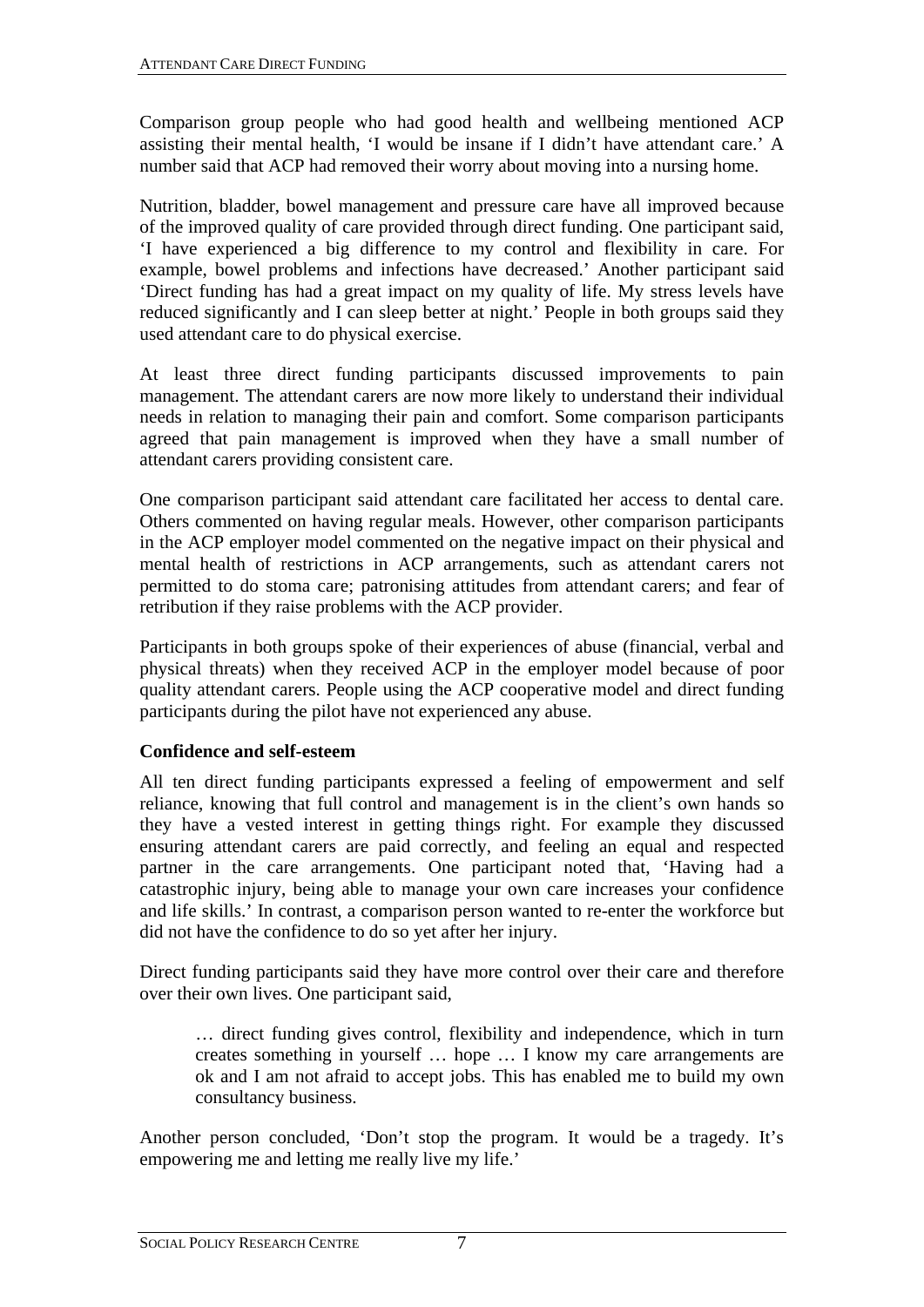<span id="page-12-0"></span>Comparison participants also commented that having attendant care maximises their independence, choice and gives them an option away from institutional care or less flexible personal care services. They have the confidence to take on more activities and make more social and work arrangements. However, one comparison group participant using the ACP employer model said,

I feel I should be in control of my own care … I feel very disempowered by the service providers. I feel kept in the dark to make my own decisions because there is no information. It is not clear what I can use the service on.

#### **Family and friends relationships**

All direct funding participants have family and friends active in their lives, compared to 77 per cent of the comparison group [\(Table 2.1\)](#page-7-1). Their satisfaction with their personal relationships is also higher (average satisfaction score of 87 compared to 69 in the comparison group; [Table 2.2\)](#page-9-1).

Direct funding participants reported that family relationships have improved since entering the pilot. Attendant carers are in the home of the whole family. Having consistent attendant carers has enhanced the relationship with family members. This is both between the attendant carers and the family and also between the participant and their family members. They said that when care arrangements are working well, they place less strain on the family to perform the tasks of daily living. This is in contrast to both their previous experience and the family arrangements and family breakdown reported by some of the comparison participants.

By changing the caring responsibility of family members, direct funding has improved the quality of their time together. Some comparison participants have the same benefit. One participant said,

> Direct funding has had a huge impact on stress for me. I don't get that sinking feeling … there is less strain on family and friends who don't have to pick up the pieces.

One direct funding participant commented that his four-year old son has been positively affected by improved consistency of attendant carers. He had previously used a HACC provider and said, 'My son was scared not knowing who would come into our home.' Another person said,

> There is an issue of privacy. It is really important to have control of who comes in your house, which has a direct impact on your relationships and family life.

Direct funding participants' relationships with friends have also improved because the care is more flexible in time and place. For example, the attendant carer might provide the care at a friend's home or at later hours of the night. Comparison group people who have active relationships tend to be the ones who reported satisfaction with their level of control and flexibility.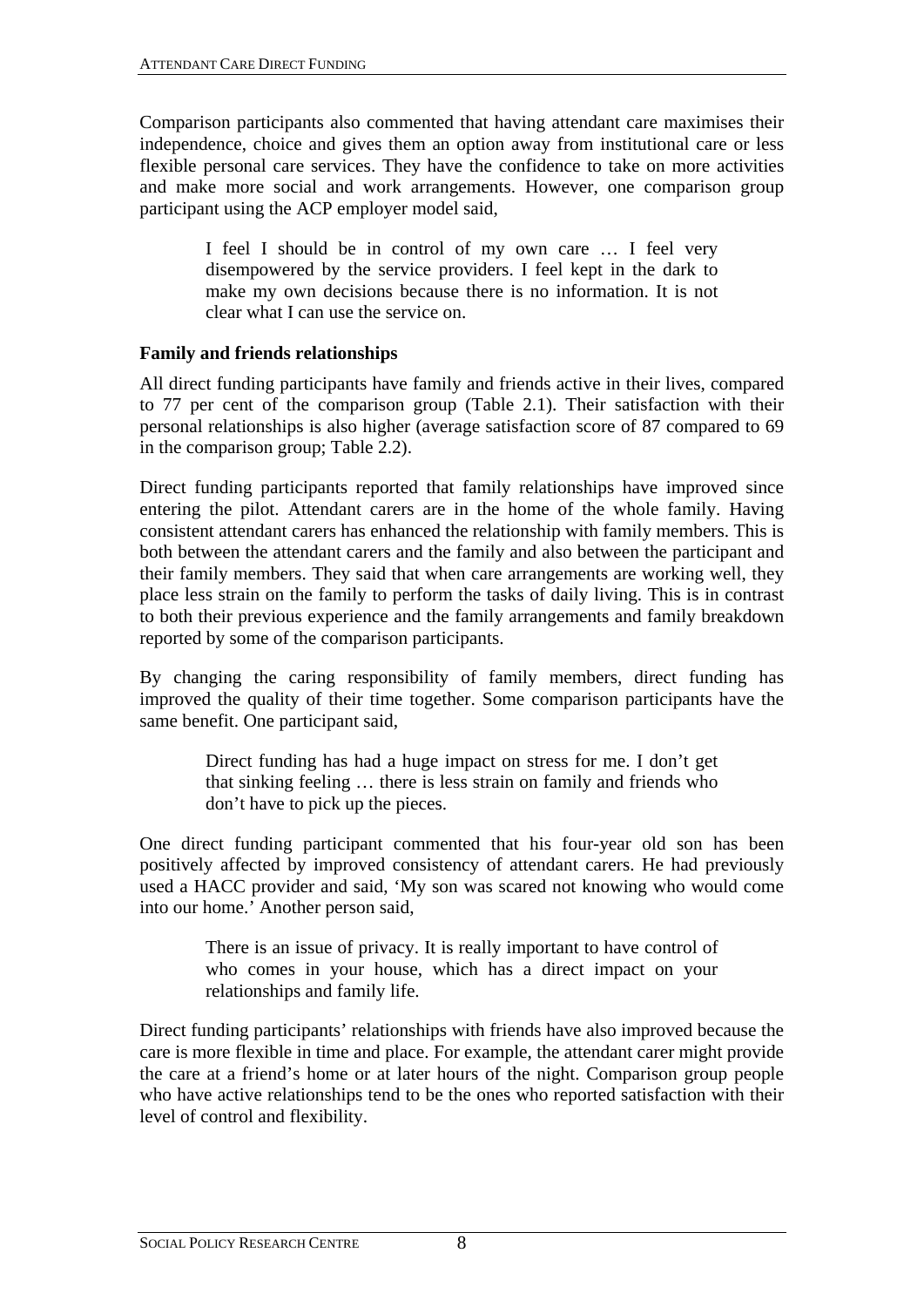#### <span id="page-13-0"></span>**Community, social and economic participation**

All the direct funding participants are in paid employment, study or active retirement. Occupations include solicitors, doctor, business owners, artist, IT consultant, university study and government. They were in these positions when they entered the program. Direct funding has enabled them to enhance their capacity to participate, for example, travel nationally for their business and attend university lectures. For example, one person is able to work longer hours at the office by employing an attendant carer who also has office duties. One person is gradually increasing his work, 'Since being on the direct finding pilot, I have contacted Spinal Cord Injuries [Australia] looking for further employment options.' He is building [Australia] looking for further employment options.' He is building up his consultancy work successfully.

Occupations of comparison group participants are similarly skilled, such as business owners, active retirement, government, graphic design, counsellor and studying. Attendant care had facilitated one comparison person to start university. One comparison participant who had used ACP since he was a teenager said, 'Attendant care has allowed me to have a life, not be in an institution and go from studying, to employment, to being self-employed.' Another said, 'I wouldn't give it up for anything; it is unbelievably unique. If I didn't have AC, I wouldn't have achieved what I have in my life.' In fact, he had moved states to retain access to the program. Thirty eight per cent of the comparison group were not engaged in active participation. The direct funding group on average are younger (41 years) compared to the comparison group (51 years), which probably affects their participation in paid employment and study.

The two groups are in different socio-economic circumstances ([Table 2.1\)](#page-7-1), which probably affects these outcomes more than the impact of the direct funding pilot. This difference is also reflected in their satisfaction with future security scores (81) compared to 72). Direct funding participants are mostly in paid employment. Few of them spoke about their financial constraints affecting their participation. They did however talk about the cost of disability, for example, purchasing equipment and problems accessing PADP because they are working. Participation of some comparison group participants is also affected by cost of living because they are not in paid employment.

The direct funding participants all report that the benefits of managing their own care have contributed to their lifestyle and participation in community life. They have higher satisfaction scores with feeling part of the community (83 compared to 72; [Table 2.2](#page-9-1)). A number of direct funding participants, who have significant physical support needs, have reported they are going out more regularly, with their attendant carer accompanying them. People in both groups commented that ACP enables them to participate in local community groups, including management committees and recreational pursuits.

Some of the comparison group are very socially isolated and unhappy about it. They said that they would like more support to access the community. For example, they made the following comments, 'I am a loner'; '… its not much fun being a quadriplegic.' 'I would really like to be working'. '… don't go out much a personal choice, I would like to get out more trying to get part time work – I was doing work at AQA but that ran out.' '… never employed but would like to work.'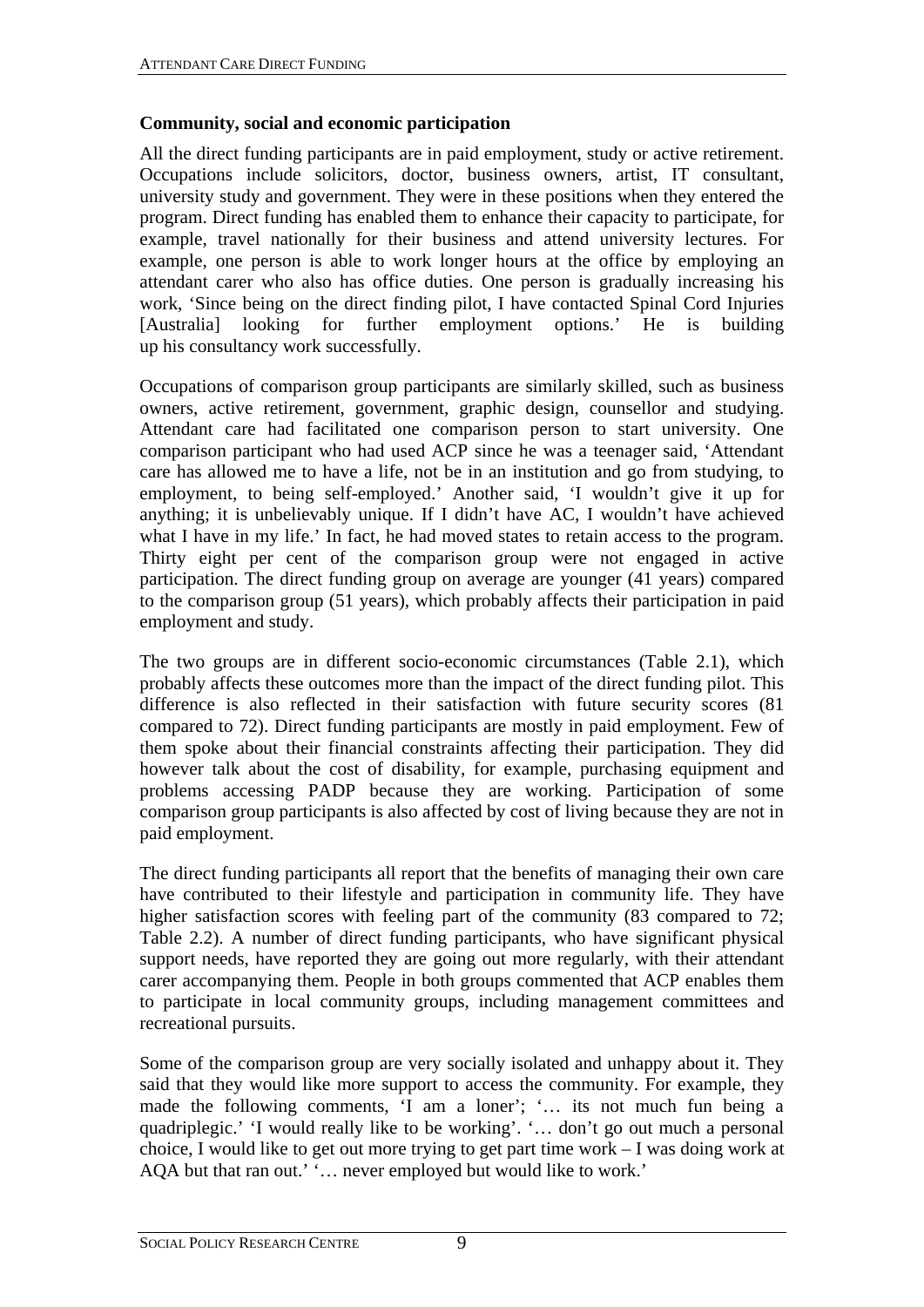Access to transport has meant the direct funding participants are more active in the community and doing more with their friends and family. For example, they talked about socialising at night and attending university commitments. It has also helped them travel for work, study, holidays and to visit family in other regions of the state. The attendant carer is able to drive them. This is especially important in regional areas where taxis are not available at night. They have peace of mind knowing they can get back home when they are ready, and they will not be late for their attendant carer. Some comparison participants said they are restricted in ability to travel with their attendant carer nationally and internationally. Other people are clearer about their entitlements and their provider is responsive.

This discussion has two implications about the relationship between direct funding and participation. First, the direct funding participants probably have different characteristics to some people in the comparison group, in terms of employment, social networks and socio-economic circumstances that are independent of the pilot. Second, a number of people in the comparison group identified that if they had the opportunity to use a direct funding type program, they could become more engaged in their community and be more socially active. They reflected that they would welcome such an opportunity to improve their quality of life by improving the control over their care. Their opinions about the circumstances in which they would or would not make that choice to use direct funding are further discussed in Section 4.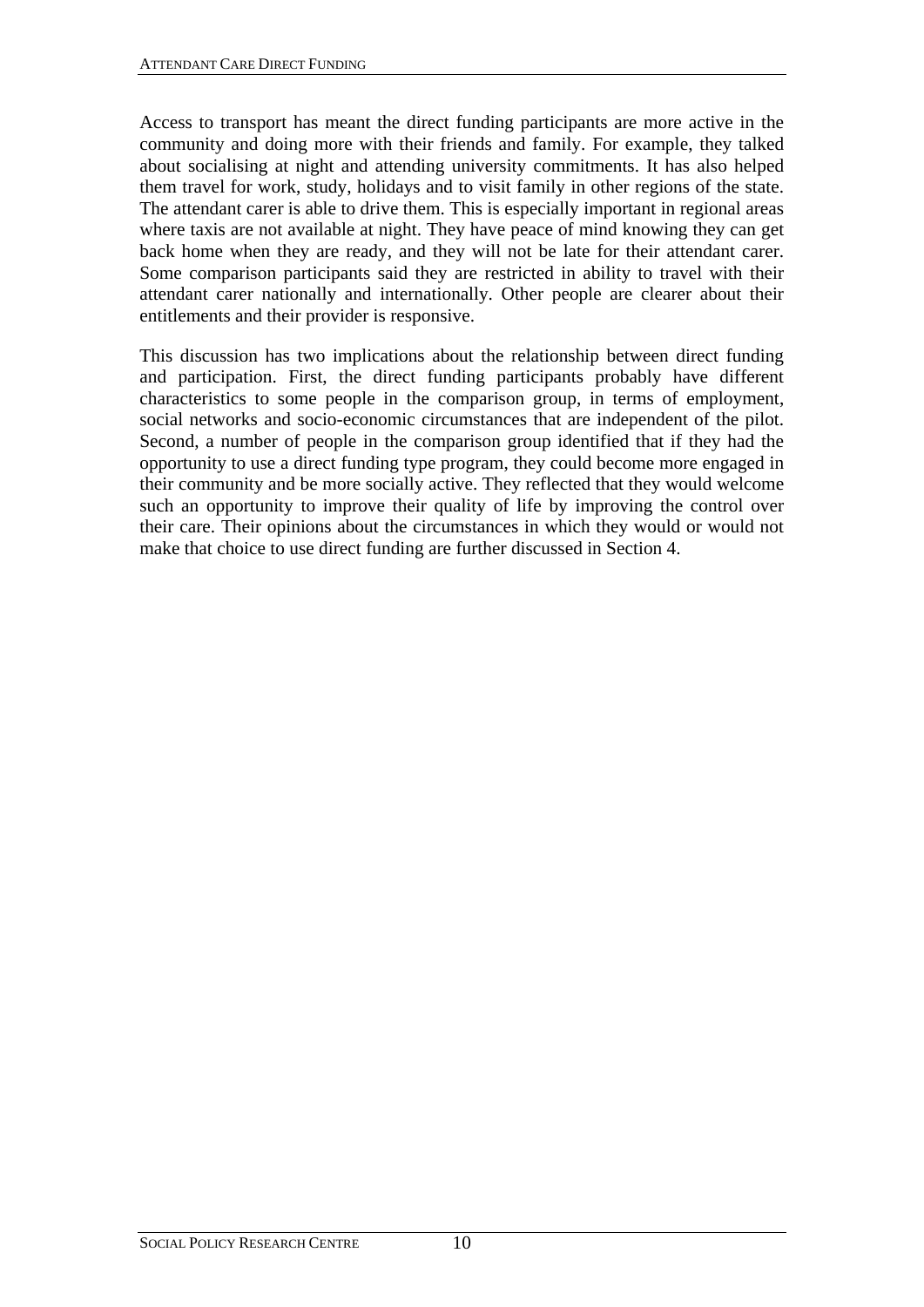# <span id="page-15-0"></span>**3 Governance**

The second set of questions for the evaluation is to review whether appropriate and effective governance arrangements are in place to support the establishment and ongoing development of the pilot. Direct funding participants are satisfied with the governance arrangements. Other ACP service providers said the arrangements have not had any impact on their normal operations. The evaluation activities for the final report will include the experience of attendant carers and government officials.

## **3.1 DADHC Support**

All participants are satisfied with the support provided by DADHC, both with the communication with the project officer responsible and the system support that responds to new questions as they arise. They find the internet forum and teleconferences useful. The internet forum might be improved through using a moderator, one participant noted. They noted improvements in the support process as the pilot has progressed, such as initial late payments to some participants as processes were established.

## **Payment from DADHC**

They were happy with the pay arrangements from DADHC, after the delay in the first payments was sorted. The pay is though direct payment into an account. They raised questions about what the payments could cover, for example hiring a hoist for travel, or paying to repair a hoist. They said specific questions like this were sorted out by DADHC as they arise. They were pleased that setup costs and overheads were included.

# **3.2 Transition to Direct Funding**

Most participants experienced a smooth transition from the main ACP to the direct funding pilot. Some people had problems about retrieving and transferring payment for accrued hours before they entered the pilot, where their ACP provider had not kept full records. DADHC is following this up more generally for all ACP models because some providers were failing in their record keeping. It was a reason a number of the participants reported joining the pilot. They commented that if the pilot ends, questions about accrued funds will need to be similarly resolved.

Direct funding participants are interested in exploring whether there should be the option for training and development for participants on administrative responsibilities and managing attendant carers. They see this as a way for others to take advantage of the direct funding model. One person suggested that DADHC could arrange mentors to help new participants transition from ACP to direct funding.

# **3.3 Implementation**

Most participants did not report ongoing difficulty with financial management, tax, superannuation and pay, once they established the appropriate systems. A number of participants are contracting a bookkeeper or administrator to process the payrolls. Some participants are processing the payments themselves through MYOB software or another payroll system.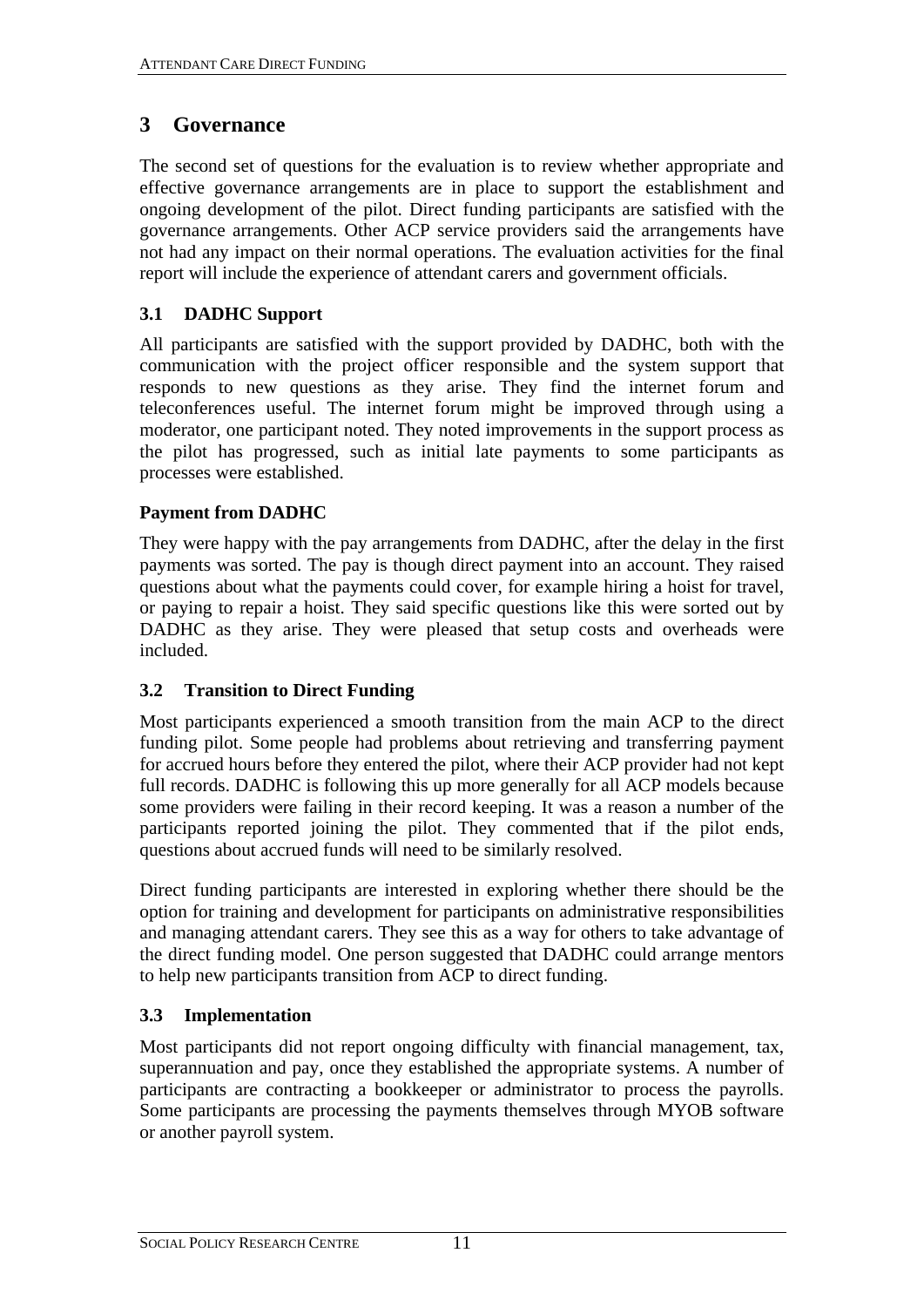#### <span id="page-16-0"></span>**Taxation**

Taxation questions have been resolved, including:

- direct funding does not count as income for the purpose of taxable income or eligibility for income assistance and other forms of support, such as PADP;
- participants pay PAYG and superannuation for the attendant carer; and
- participants are not a business so they cannot claim the GST.

#### **Insurance and occupational health and safety**

All participants have taken out insurance coverage as necessary for the caring and employment, for example, domestic workers compensation. All direct funding participants commented that this was reasonable in price (\$27.50 - \$80 per year) and easily arranged. They have established occupational health and safety systems (Section [4.5\)](#page-22-1).

The participants and DADHC are still resolving access to appropriate insurance for client or staff injury. DADHC is investigating legal options to insure against injury to clients caused by their attendant carer.

#### **3.4 Accountability Requirements**

Accountability is required through monthly reporting from the participants. This enables analysis of cost variation per participant. Some participants experienced difficulty aligning the monthly report with fortnightly attendant carer pay but these problems are resolved. The final evaluation report will analyse the financial outcomes of the pilot, including the range of participants' experience with managing their care hours, expenses and reporting.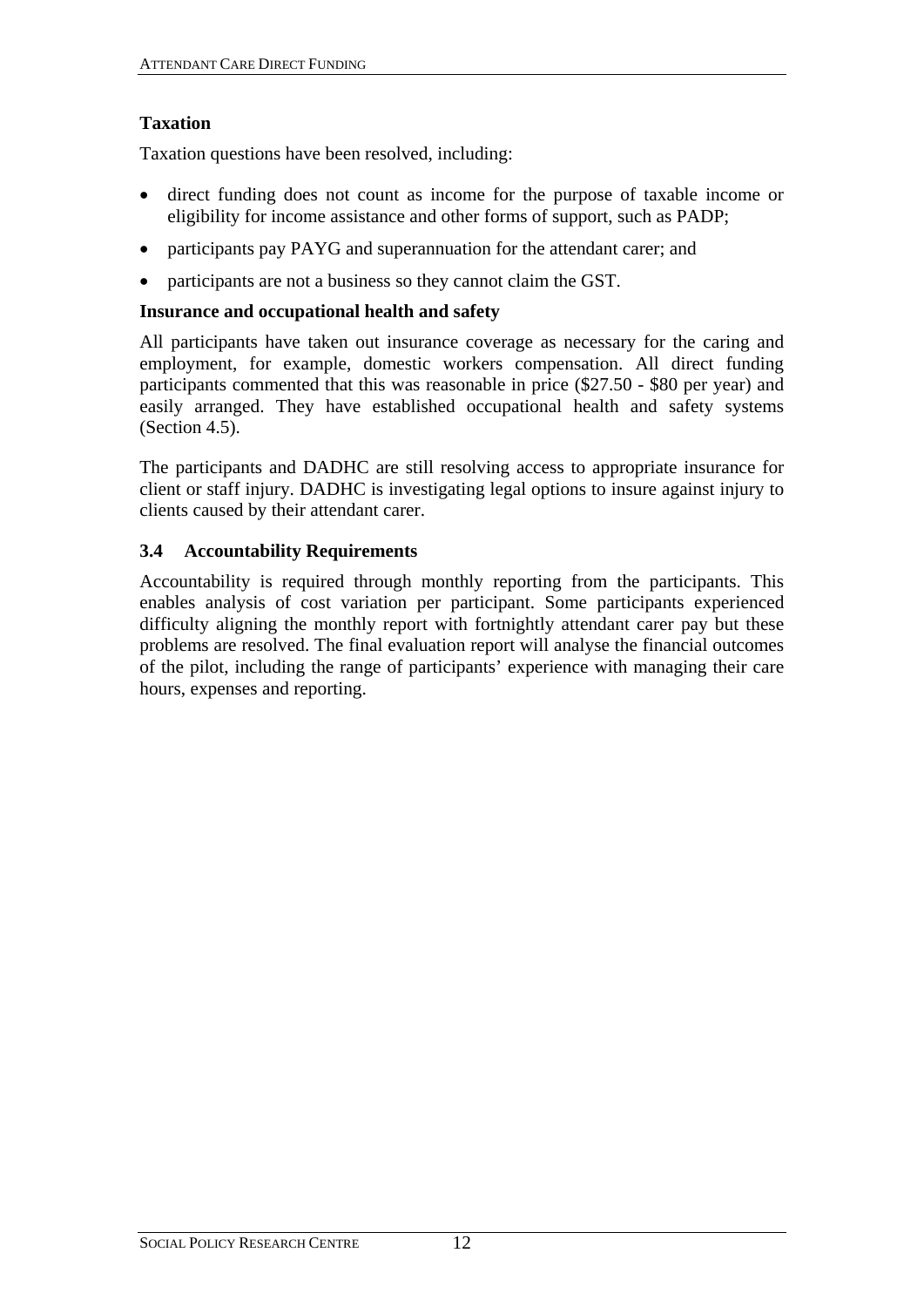# <span id="page-17-0"></span>**4 Care Arrangements**

The interim conclusion from the participants is that the pilot offers greater choice and flexibility of services compared to funding arrangements in either of the existing ACP cooperative or employer models. This section discusses the findings from the participants and contrasts it with their experience before entering the pilot and the experiences of the comparison group. One participant said, 'Direct funding is the best thing that ever happened to me.' Another said, 'There is so much difference. Dead set it has changed my life.' They explained that from direct funding they can build a better relationship with the attendant carers based on mutual trust and respect.

## **4.1 Reasons for Choosing Direct Funding**

## **Information about direct funding**

Some direct funding participants have used ACP for a number of years. They heard about it from a variety of sources. Some people were familiar with developments in ACP through their involvement in disability organisations, research and information. Others heard about the program by word of mouth, referral from interested organisations or direct contact with DADHC. In contrast, many of the comparison group people had not heard about the pilot or the expression of interest process.

The participants said the information provided by DADHC was sufficient. The timeframe between expressing interest and starting the pilot was much longer than they expected, while details were resolved. Detailed information was only available from DADHC central office rather than from the service providers or regional offices. The availability of emailed information and contact was helpful to them.

## **Reasons for changing to direct funding**

All the participants said the primary reason for entering the pilot was that they saw it as a way to enhance their independence, flexibility and control over their life, hours, money and attendant carers conditions. One person reflected that she thought, 'It would be extremely good to have control over my own life.'

The participants who previously used the ACP employer model felt that before the pilot they were not getting the service they wanted from their service providers. They did not like the bureaucracy and felt they were not getting individualised support. They did not want to rely on a 'bureaucratic service provider' (eg. contact, poor support and attendant carers pay and conditions; Section [4.3](#page-20-1)). One participant described her previous experience as 'hell'. People spoke of their disappointment with the provider, such as lack of assistance with recruitment, as a reason for changing to an alternative model, more suited to their expectations and preferences.

A number of people said they had a high level of involvement anyway, so they might as well have full control. One participant said, 'I was doing all the work. The agency was just collecting the money and getting in the way.'

Two people previously used the cooperative model [\(Table 4.1\)](#page-19-1). Their intention was to keep the same attendant carers and extend the control and flexibility available to them (eg. training, flexible contracts, freedom of choice of when and where care is provided and more direct relationship with attendant carers). They have experienced these benefits.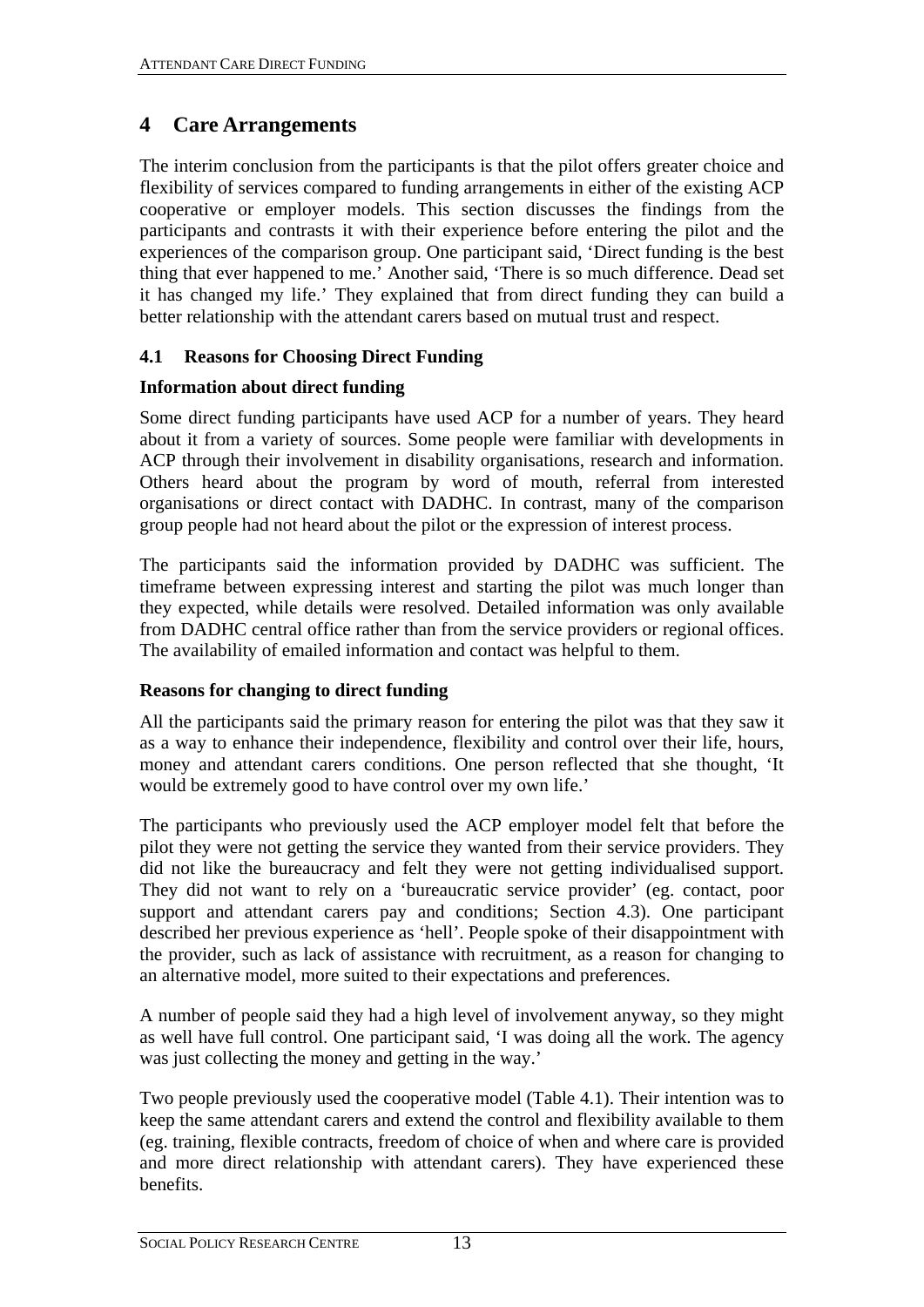#### <span id="page-18-0"></span>**Expectations before and during entering direct funding**

Before they entered the program a small number of participants were concerned about the risks of liability, insurance, tax, pensions and the scope of the program. They agreed that the program needed to be piloted to sort out the accountability and parameters of the program. Their experience of applying for the pilot was positive. The support from DADHC was thorough and responsive to all their questions. The information was clear and simple. The teleconference and internet forum was useful for clarifying details. The development took a long time. As it was new they were grateful that the details were sorted out before the program started.

#### **Comparison group views about direct funding**

Most comparison group participants had not heard of direct funding. Some people were very interested in it and they wanted to find out more information; for example, about responsibilities, financial information, reporting requirements and the experience and success of the pilot participants.

They saw potential benefits from the model and that it could be applied to their situation now and could resolve the problems they were having such as getting the attendant carers they wanted, cutting out the service provider, attracting quality and reliable attendant carers, providing customised training to suit their individual needs and improving pay rates. Some felt they are doing all the management of the care arrangements anyway (eg. rosters, timesheets, negotiation and on the job training) and the provider creates difficulties (eg. OH&S management and recording hours). Some felt that money is wasted in the provider bureaucracy and direct funding might free up some funds to improve pay and conditions for attendant carers, and thereby improve the quality of care. One comparison participant using the ACP employer model said,

Direct funding would be good because it could increase the rates of pay. Trying to cover weekends is horrific. But I don't want to do the paperwork and I would get a broker to do the admin.

Some people said they would not be bothered and did not have the skills to do the management, such as timesheets, payroll and paperwork. They commented that they do not have the time or want the financial responsibility. One said, 'I'd have no respect for the money, I'd just spend it and I wouldn't want the responsibility.' Other risks they thought could be liability, OH&S and tax. Some said their arrangements are good as they are so they would not change and they could not see much difference to their current arrangements. For example, one comparison participant using the ACP cooperative model said,

> In terms of direct funding, I have considered it. I like and believe in the concept but the current demands on my time [being a small business owner] wouldn't allow it.

## **4.2 Support Received through ACP**

Most people in both groups receive the maximum hours of support (34 hours plus one hour emergency care) ([Table 4.1\)](#page-19-1).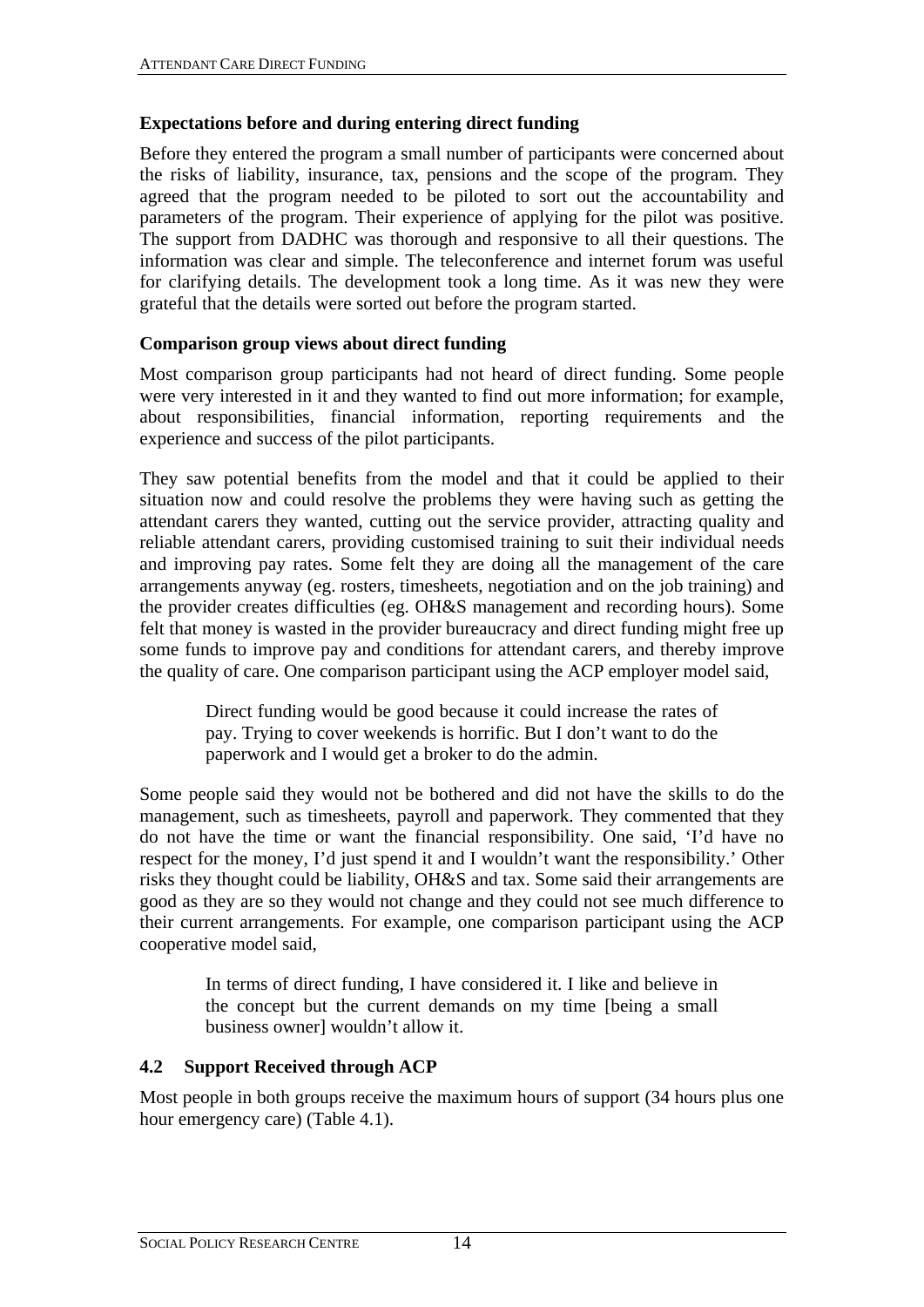<span id="page-19-1"></span>

|                                                                                                                      | Direct funding $(10)$ | Comparison (26) |  |  |  |
|----------------------------------------------------------------------------------------------------------------------|-----------------------|-----------------|--|--|--|
| Hours*                                                                                                               |                       |                 |  |  |  |
| Range                                                                                                                | 32-34                 | 17-34           |  |  |  |
| Mode                                                                                                                 | 34                    | 34              |  |  |  |
| ACP model                                                                                                            | Former                | Current         |  |  |  |
| Cooperative                                                                                                          | 2                     | 12              |  |  |  |
| Employer                                                                                                             | $8**$                 | 14              |  |  |  |
| Notes: *plus one hour per week emergency<br>** including one person who entered ACP through the direct funding pilot |                       |                 |  |  |  |

<span id="page-19-0"></span>

| <b>Table 4.1: Attendant Care Program Support Profile</b> |  |
|----------------------------------------------------------|--|
|----------------------------------------------------------|--|

A higher proportion of the comparison group receive support from the cooperative model than the direct funding participants who formerly received support from that provider. This difference might affect the comments about care arrangements in this section. The comments about the care management experiences of the comparison group cooperative model clients are most similar to the direct funding participants' comments.

## **Types of assistance**

All research participants receive personal care depending on their support needs. In addition, some people receive domestic assistance and cleaning, meal preparation, transport assistance, administration/organisation and shopping. Generally the types of assistance received are similar in both groups. The direct funding participants tend to have more flexibility to change the content and to respond to specific needs such as, employing the attendant carer to help them access education. Direct funding has allowed some participants to employ someone to drive them to work or study. One person also receives a small amount of HACC domestic assistance. All direct funding participants have family members who provide additional support.

People in both groups raised the problem that they were unclear about the degree to which they can be flexible in defining which tasks are included in the categories of types of assistance. For example, some people are unclear about the guidelines on domestic assistance. Purchasing equipment is still a problem for some direct funding participants (3). They must still wait through PADP to purchase a hoist or more suitable wheelchair, or pay with their own savings.

## **Choosing the provider**

Comparison group participants chose their provider based on their disability or their preference for control. For example, some people chose an ACP employer model provider because of the allied health knowledge of particular organisations. Some people chose the ACP cooperative model because it allows greatest choice for the participant. People who had used ACP for a long time did not discuss choosing the provider because fewer providers existed when they began.

Some people had changed providers, which is offered as part of the flexibility of the ACP to better meet their needs. Managers and officials reported that people usually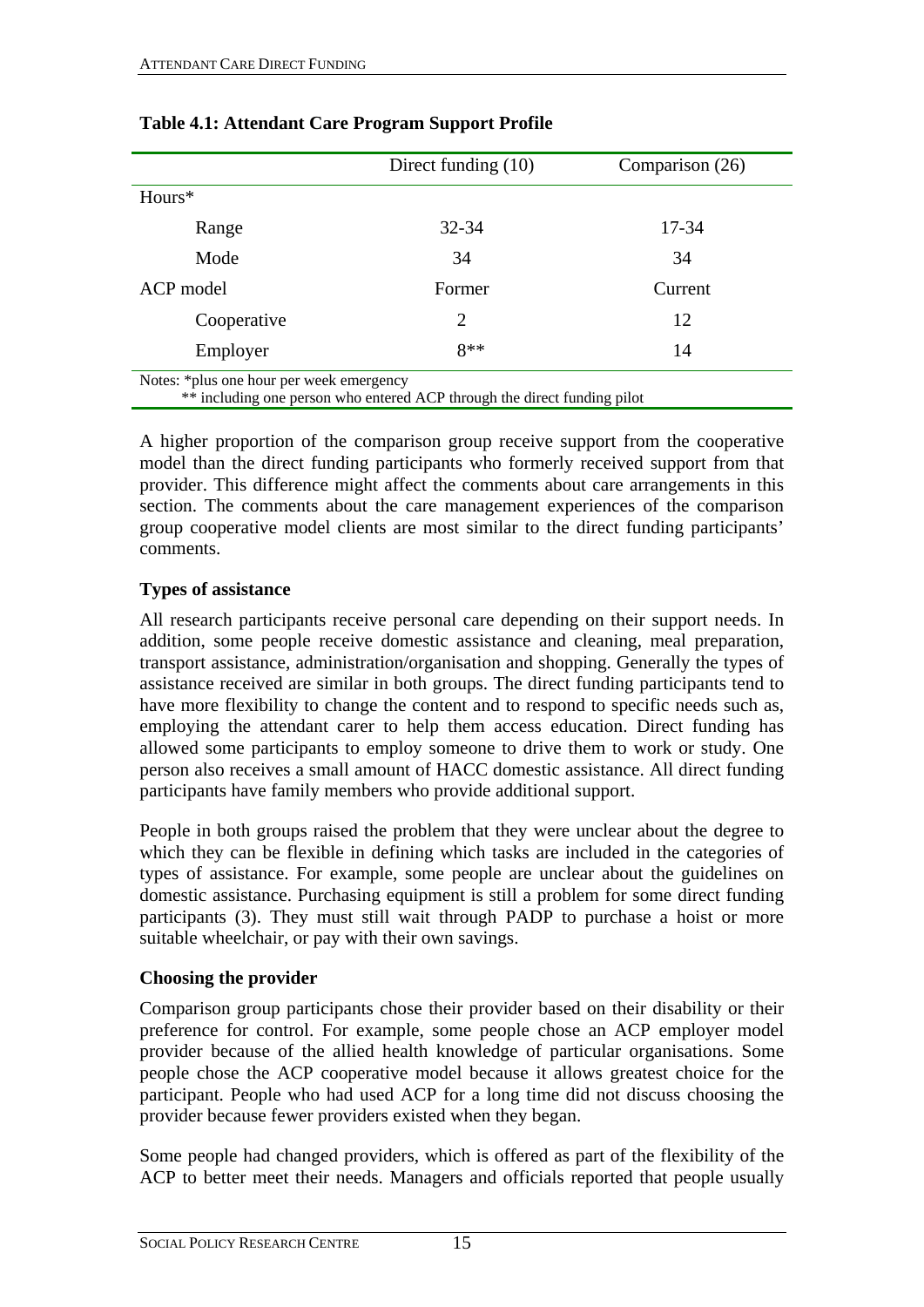<span id="page-20-0"></span>change providers due to an unresolved conflict or to move to a provider or ACP funding model that allows them to have greater or less involvement in managing their attendant carers. Some comparison group people had changed away from a HACC provider as their ACP provider. The reasons were control, flexibility of service and choice and involvement in staff selection. One comparison participant complained about their current ACP employer model provider, 'If I had a good agency, it would make me a hell of a lot happier.'

#### <span id="page-20-1"></span>**4.3 Comparison to Support Received Prior to ACP**

Before receiving ACP, most people in the comparison group received HACC services. They changed from HACC providers because of the quality of care; they could not access sufficient hours under the HACC program; the program was inflexible; they had no choice in staff and times or input into staff management; untrained staff; poor professionalism; lack of confidentiality; and they experienced a lack of responsiveness to need for flexibility. One person had eleven HACC staff from one provider coming to his home each week. Another could not work because of unreliability,

[the HACC provider] couldn't guarantee the times they would come to get me out of bed, so I couldn't go to work and hold down a job because I wasn't guaranteed of getting there. (comparison group)

The impact of ACP is that it has allowed him to maintain a fulltime job.

Other people in the comparison group had moved from an institution before using ACP, where they had 24-hour care but were not happy to live in an institution (eg. rehabilitation ward, hospital or nursing home). One commented, 'If it wasn't for attendant care, I wouldn't be here. I'd have to go to a nursing home or group home.' Others concurred with this sentiment. ACP allowed one person to move into transitional accommodation, where she could learn independent living skills, after which she could move into public housing. Another could move into a shared house.

They each sought ACP support when they heard about it from professionals or other people with disability. One person had previously used a brokerage HACC provider but changed to ACP because the hours were insufficient when her condition changed.

#### **4.4 Quality of Care**

Direct funding participants reported improved quality of care because they have greater control over their choice of attendant carer, training and support for the attendant carer. This results in better quality care such as consistency. The attendant carers have compatible knowledge, skills and attributes to match the person's needs and preferences.

#### **Reliability, flexibility and choice**

All direct funding participants reported improved choice and flexibility. The exception was people who were previously using the cooperative model and already had higher opportunities for choice and flexibility. They also said they experienced improvements in reliability, flexibility and choice in care arrangements.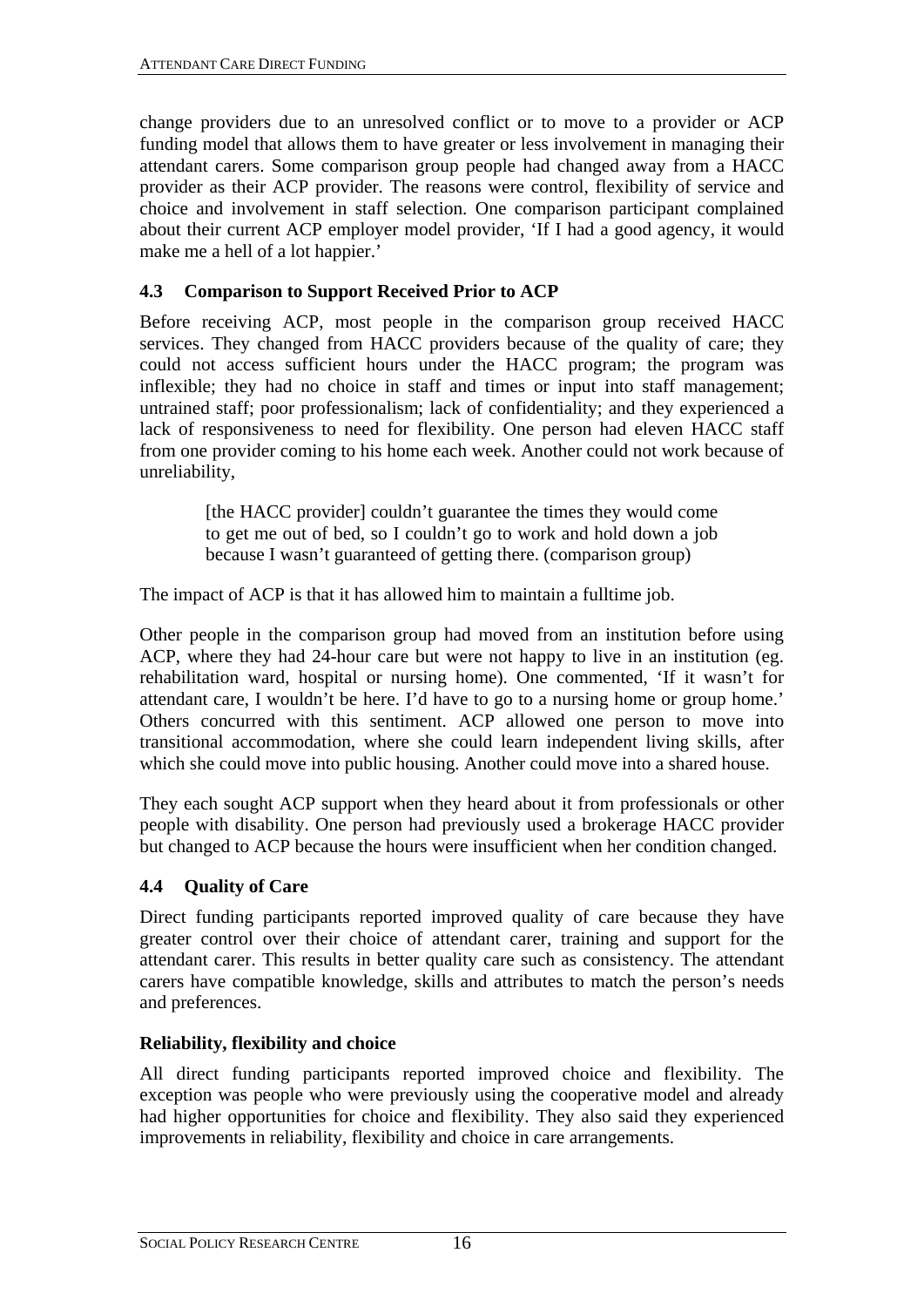<span id="page-21-0"></span>Participants reported that attendant carers are more reliable. This has a fundamental impact on their daily life because it can mean the difference between being on time for work, quality of physical care, being able to make arrangements and keep them and having a predictable routine. One person said,

> If you are independent and flexible, you life can improve … I have accepted some work as I know my care arrangements are ok and I'm not afraid to accept jobs.

The impact is that the relationships between attendant carers and participants have improved. They have built trust. They report more 'give and take' in the relationship because of that trust. Negotiating changes to usual routine can be done directly and without fuss. Examples given relate to social and work arrangements, such as social, exercise and travel arrangements. One participant said, 'The buck stops with me now. I have noticed subtle shifts in the way they respond to directions.' One person using the ACP cooperative model summarised the benefits,

> The best things about direct funding are that you are an equal stakeholder, there are reduced costs, more client control, no middleman and less bureaucracy.

They reported improved choice and control over their care arrangements compared to before entering the pilot. An example is they can change and negotiate the care times if they have social or work arrangements. A comparison person also reported having this control already,

I feel I have more control over my day-to-day life. I think having my own staff who know me is important because of my communication issues. I am able to have personal care at work when I need it and I can chose the times I have support so I can get to work on time. Furthermore, I have the confidence in undertaking my Masters.

## **Satisfaction with the support**

Direct funding and other clients had different levels of satisfaction with the support they received. All people using direct funding are overwhelmingly satisfied with their care. They reported improved consistency of care.

People from both groups reported that they need more hours, whether they are on maximum hours now or not. One person said you need more hours when you are sick or your needs change. Some people suggested that ACP needs to increase the maximum to 40 hours, particularly since more people with disability are ageing.

Several comparison people commented on the high quality of their attendant carers. One person who manages it herself in the ACP employer model, recruits her own attendant carers through word of mouth and advertisements; she uses the provider for training, records and equipment. She questions the bureaucracy of her provider. Another person who uses the ACP cooperative model is very pleased with her provider because 'they do not get involved unless you ask them to.'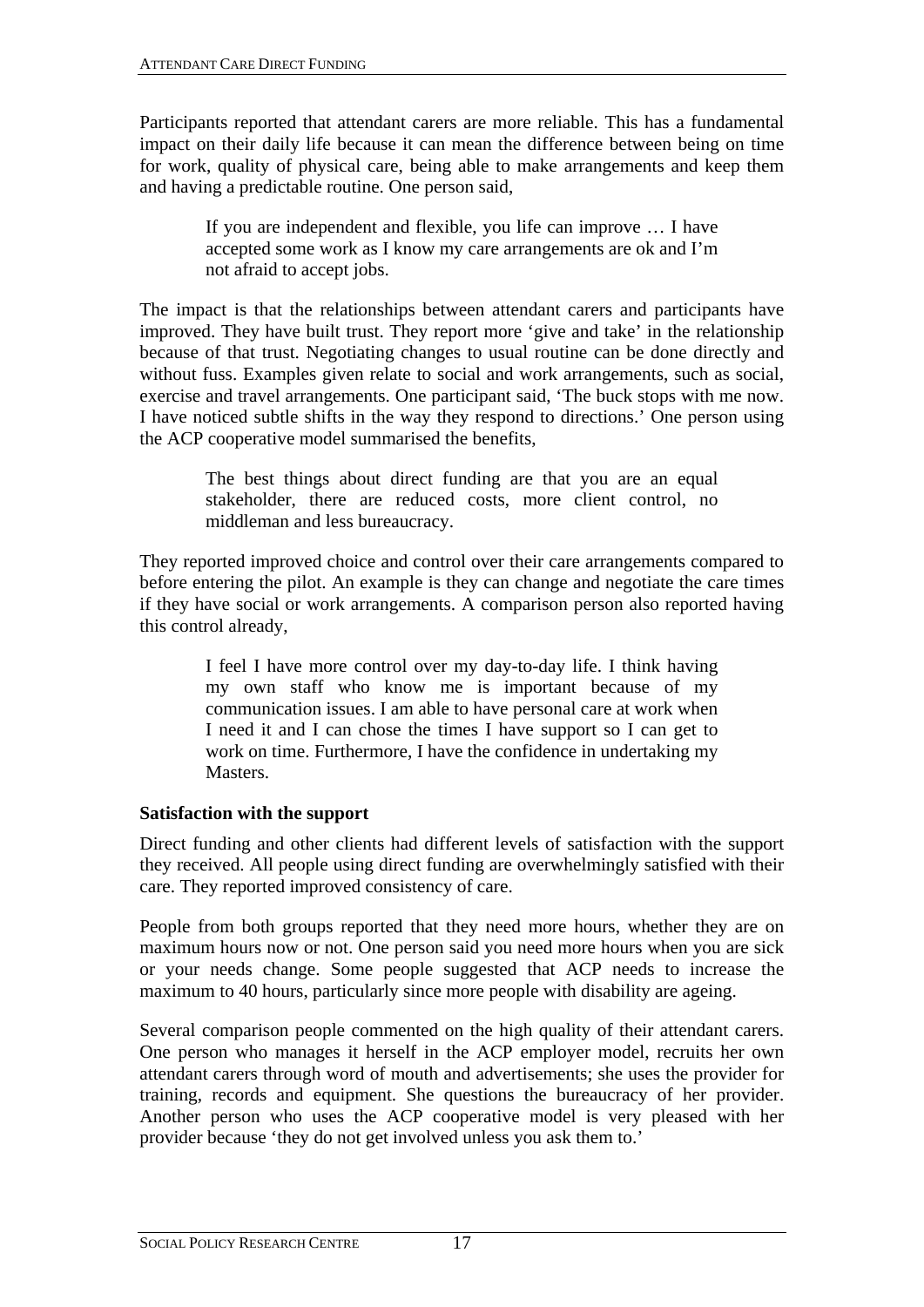<span id="page-22-0"></span>In contrast, some people in the comparison group were very dissatisfied (25 per cent). Most people who were dissatisfied use the ACP employer model. The main dissatisfaction about the cooperative model was a lack of an emergency back-up system, discussed below. People who were dissatisfied had a number of problems, including with the quality of the support and the organisation of the support:

- quality available hours; relationship with attendant carers such as respect, control and degree of assistance; few supported opportunities for control in choosing staff, no support in recruiting staff; poor quality training; quality of staff, such as untrained in physical care skills and unqualified staff; shortage of staff; frequent use of casuals; no differentiation of pay rates so some hours are uncovered; no guaranteed times; and
- organisation accrual and recording of hours by the provider; responsiveness; communications; availability for contact and discussion with the provider; provider prioritising the attendant carer over the participant; flexibility; bureaucracy in OH&S and structure; reliability of pay to the attendant carer; insufficient coordinators to respond to quality problems; poor quality control systems; fear of litigation; and fear of retribution from the provider if make complaints.

The response by some people is to minimise contact with the provider and maximise their own control of the care arrangements (at least five people). One person expressed his frustration by saying '... [they] are putting that many rules on me that I might as well go back into an institution.' It seems that systems to manage conflict are not effectively preventing the disintegration of some relationships between the client, attendant carers and providers. The service provider managers discussed the ways they actively invest in trying to prevent that breakdown.

Some comparison participants made suggestions to improve their satisfaction with care. They suggested accreditation of staff to improve the standard of care. Providers are currently accredited by the Department and have the responsibility to train staff. Several comparison participants using the cooperative model said they need an emergency back up service to replace staff when attendant carers are sick or shifts cannot be covered. Under the cooperative model this is the clients' responsibility to arrange; in the employer model it is the service providers' responsibility. One person suggested that processes to cope when an attendant carer fails to arrive need to be improved. Other people talked about already having this arrangement through their provider.

Some comparison participants commented that they need processes to share attendant care experiences with other clients. In addition, they could learn from each other about access to community activities and support.

## <span id="page-22-1"></span>**4.5 Management of Attendant Carers**

The relationship between the [attendant] carers and me has improved because they have direct contact with their boss. There is a smaller circle to deal with because we can cut out the middleman. (Direct funding participant)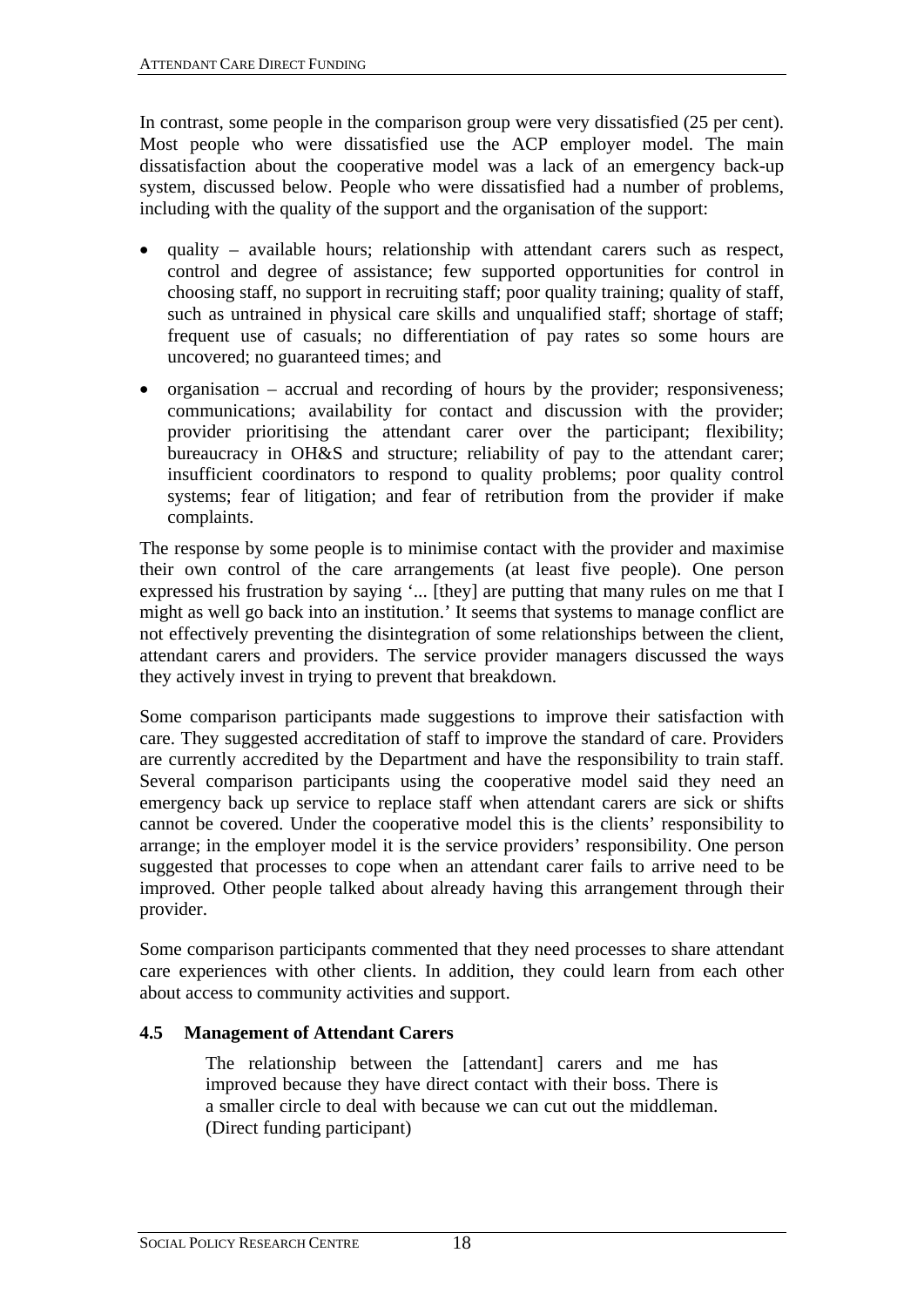<span id="page-23-0"></span>Direct funding participants report having more stable attendant carers, and therefore enhanced consistency of care. They can pay them more which results in better quality of attendant carers, more stability, and better relationships.

#### **Recruitment and retention of attendant carers**

Management of attendant carers requires arrangements for recruitment, training and retention of attendant carers. All participants are pleased with the improvements in managing attendant carers. They feel empowered and equal in the process because they have direct control over the management of the attendant carer. They report that recruitment can be quicker because the attendant carer can be available more immediately after the interview.

As ACP participants can only offer a total of 34 hours for their staff and they need a pool of staff, each staff only works a small number of hours. To secure quality attendant carers, being able to offer better rates and conditions, enables them to compete with providers and other employers. One direct funding participant said, 'If you are going to pay somebody \$19 for only 15 hours a week, they're not going to stick around long.' With the flexibility of direct funding, the participants can choose how much to pay each attendant carer to enhance the commitment and availability of staff. This is largely due to better pay and conditions.

Most of the direct funding participants have kept at least some, if not all, of their previous attendant carers. Other attendant carers they have recruited through advertisement (eg. university, newspaper and local hostels) and word of mouth. None had problems recruiting (some have not had to recruit). Some attendant carers resigned from their previous service provider because the conditions under direct funding were better and they wanted a direct relationship with the participant. Some of these attendant carers were looking for work elsewhere because they were dissatisfied with the conditions with provider. One participant said, 'I never found recruiting staff a problem because [the pay for] my 3-hour morning service is equivalent to an 8-hour shift in a nursing home.'

Interestingly, people in regional areas did not find it difficult to recruit staff. In fact, both participants and providers said it is easier to recruit outside the large cities. However, people in small towns do have difficulties recruiting staff, particularly for some shifts. Participants living in regional areas report greater support than they had previously, because they are able to use innovative methods to recruit the attendant carers they need, for example through social, community and business networks. They also report that the job can be packaged to be more attractive both through increased pay, flexible work arrangements and training.

Participants have improved the retention of their attendant carers because the pay, conditions and relationships are better under direct funding. For example, one participant said his attendant carers are now receiving superannuation. For some participants retention is a problem because of the small number of hours the participant can offer. Two participants are using agencies to fill in the odd hours and emergencies. Participants are reporting better control and more choice when using agencies as back up. People who are using agencies for back up care are reporting a positive response from agencies and less miscommunication.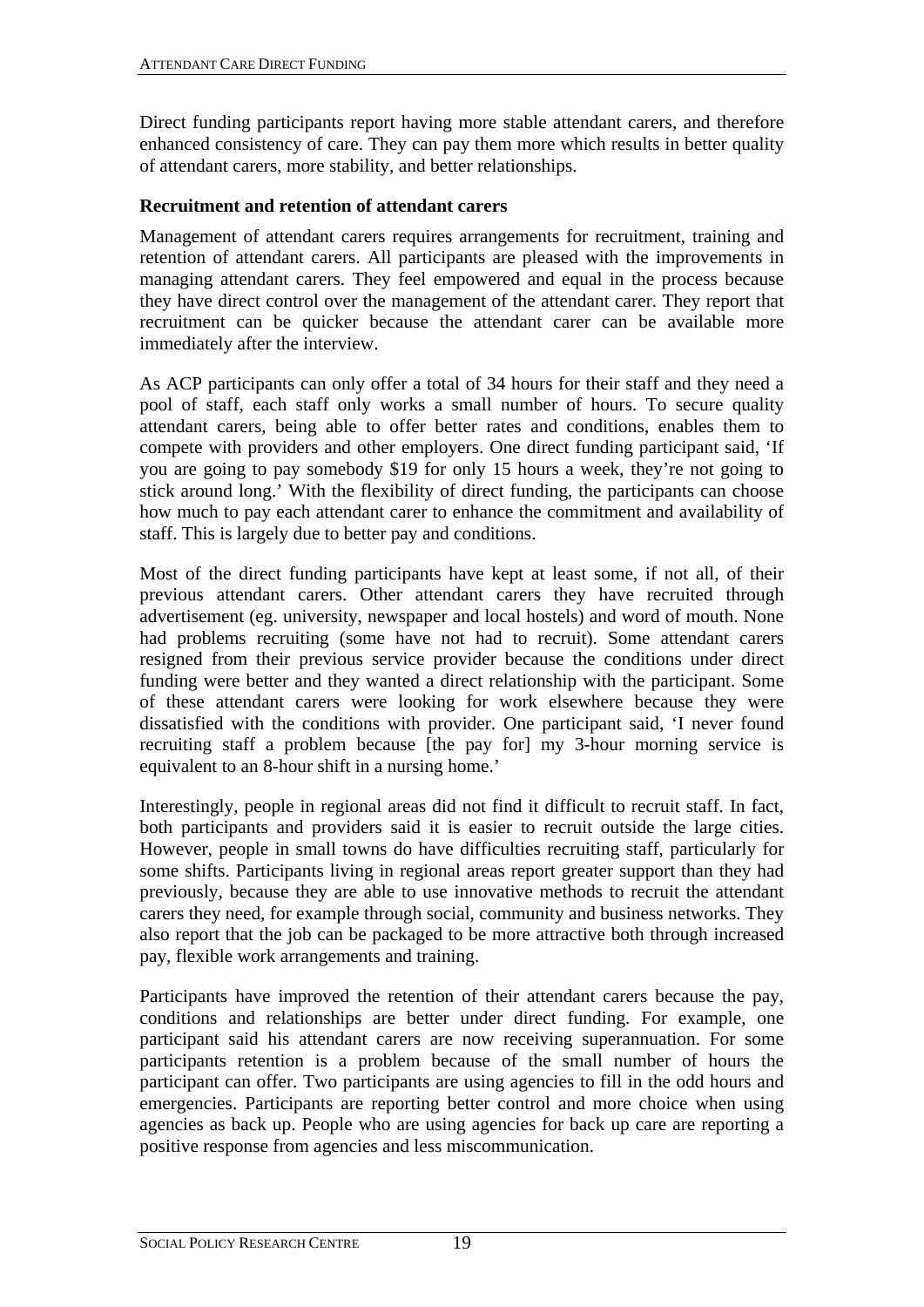<span id="page-24-0"></span>The direct funding participants were previously required to expend considerable effort in managing the care relationship under the other ACP models. They are relieved that this program is less paperwork and administration for them, as well as the attendant carers, because a third party is no longer involved. They report being able to resolve problems promptly and directly for this reason.

Some comparison group participants do not have problems recruiting attendant carers. They do it through word of mouth (eg. people known to existing attendant carers), networks and advertising. Other comparison group participants in the ACP employer model commented that their providers had difficulty recruiting attendant carers. One said, 'The agency has had a lot of problems attracting workers … The pay rate needs to be increased, need penalty rates and a proper car allowance.' They said that one impact of poor recruitment and retention is they must use casual staff who are not familiar or trained to deal with their needs. Some casual staff are accessed through agencies. They commented that sometimes agency staff do not turn up.

Another impact of poor recruitment and retention reported by comparison group participants is that some ACP employer model providers are arranging times for the attendant carers to attend to their needs at the convenience of the service provider rather than the participants' preference. For example, if more than one person lives in the same suburb, providing care for them sequentially in a run, irrespective of the person's work and social needs.

Some direct funding and comparison participants suggested that family members should be eligible to be backup paid attendant carers. They explained that if the attendant carer was not available their family members did this role. They recognised that it was most feasible if it was for backup and emergencies, for example following social events after midnight when paid attendant carers are not available.

## **Payment and conditions**

The pay rates vary between direct funding participants. All participants have written employment contracts with their staff. Some participants sought advice from a solicitor and accountant in writing these, and a number of participants suggested that DADHC either provide this advice to participants or source a pro bono firm to give the advice to participants who undertake direct funding.

Variable pay rates are also offered by most direct funding participants because they find different shifts harder to cover. For example, in a regional area a participant may live far from other attendant carers, and so pay a higher rate at night time as it is a short shift. Rates also differ for different tasks (transport and meal preparation compared to complex personal care). One participant has created a return shift loading for attendants who undertake a split shift on the same day, and an emergency shift loading. One person offers a 9-month contract to staff, which is then reviewed by her and the attendant carer, taking account of the quality of the relationship and care provided. Most direct funding participants pay the attendant carers directly into their account. This arrangement has worked well. At least one participant has a cheque book as a back up to pay the attendant carers by cheque if the online payroll system goes down. One participant has included Rostered Days Off in the contract and changes shifts when an attendant carer is tired or stressed.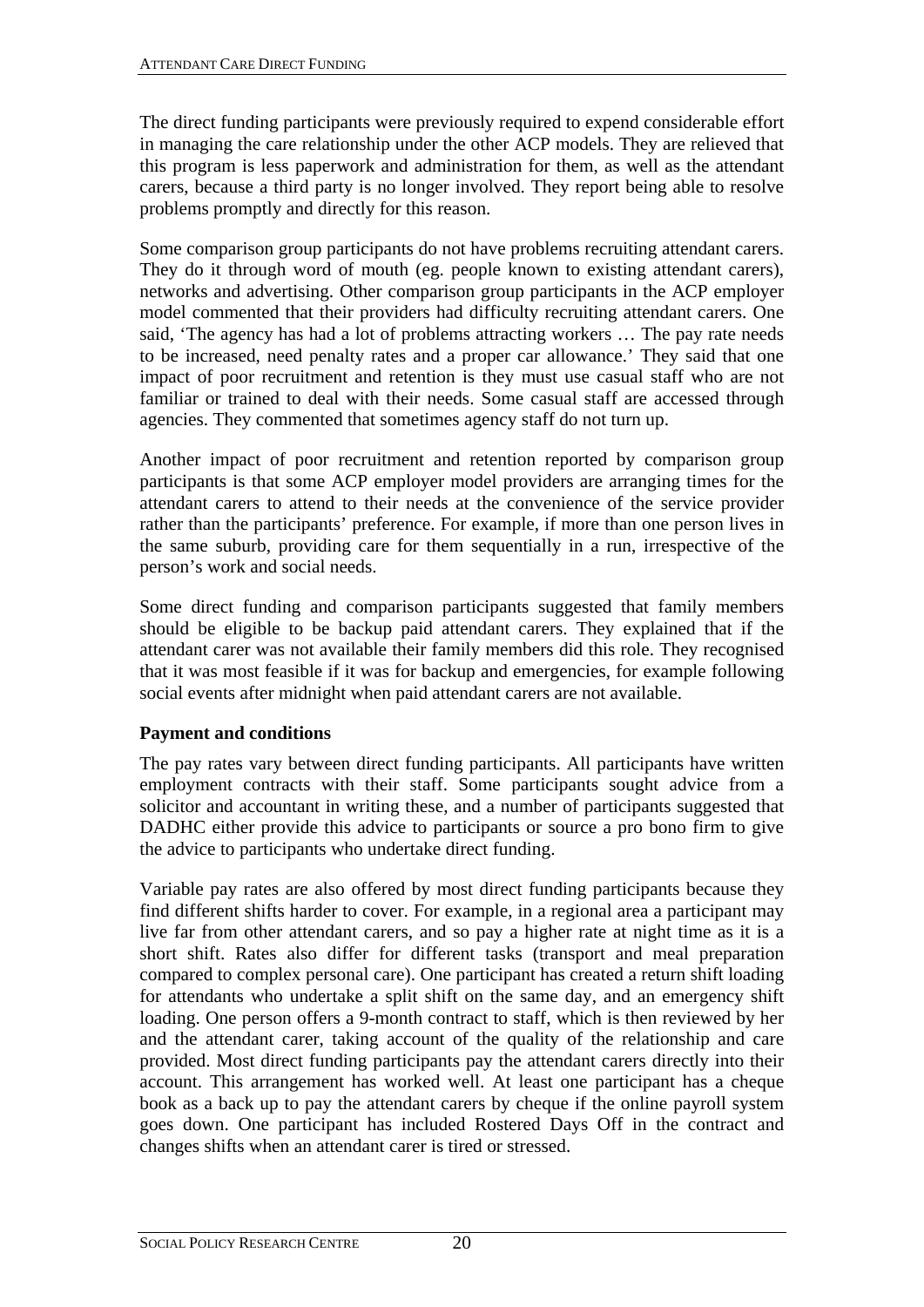<span id="page-25-0"></span>Some direct funding participants commented that they have reduced the difference between the hourly funds paid by DADHC and the amount paid to attendant carers, compared to service providers,

DADHC paid the agency about \$41 for every hour of my care, and the [attendant] carers are paid \$19.80. I couldn't see what they were doing with the rest of the money. With direct funding I can make better use of that \$680 plus a week of *my* funding!

In contrast, some comparison group participants in both cooperative and employer models commented that the quality of their care was compromised by pay rates, no penalty rates with some providers and poor payroll management. They said the impact was that it is hard to attract good attendant carers and attendant carers leave for jobs with better conditions. They also commented that attendant carers should be better valued.

#### **Support and training**

Direct funding participants feel they are part of a supportive and equal relationship with the attendant carers. One said 'I'm now not regarded as simply a passive recipient of care, but as active, equal and manager of the process. DADHC's perception of me has also changed.' Some direct funding participants said the service provider's control over the initial relationship undermines the ongoing relationship between client and attendant carer, for example, who is the boss.

One direct funding participant pays a senior attendant carer an extra fee to conduct inhome training, and contracts an occupational therapist to undertake assessments when required. Another participant has instituted paid staff meetings and finds this a valuable tool for information sharing, team building and problem solving, and directly leads to better care and happier attendant carers.

Each direct funding participant has created their own system of information and documentation that suits them and their attendant carers. Examples include a daily diary, routine checklist and logsheets. This is done in consultation with the attendant carers and can be reviewed easily and without delay, as previously experienced when using a service provider. They reported that these systems were bureaucratic and unsystematic, such as unclear policy about client logbooks under the AC program, including questions of where the information is stored, who has access to it and how it is used.

Training in the direct funding pilot has become more efficient according to the participants, because it is customised to suit attendant carer and participant needs. This includes both specialist training by external organisations and on the job training by the participant and the other attendant carers. Training has improved because it is more personalised to the needs of the participant and more relevant and accessible to the attendant carers. For example, rather than group training about managing a particular impairment, the participant can organise training specific to their physical needs and preferences. An example is attendant carers attending the Cerebral Palsy Conference with the participant.

Direct funding attendant carers are accessing local, innovative forms of training, such as first aid training and seminars, and training on specific health conditions (not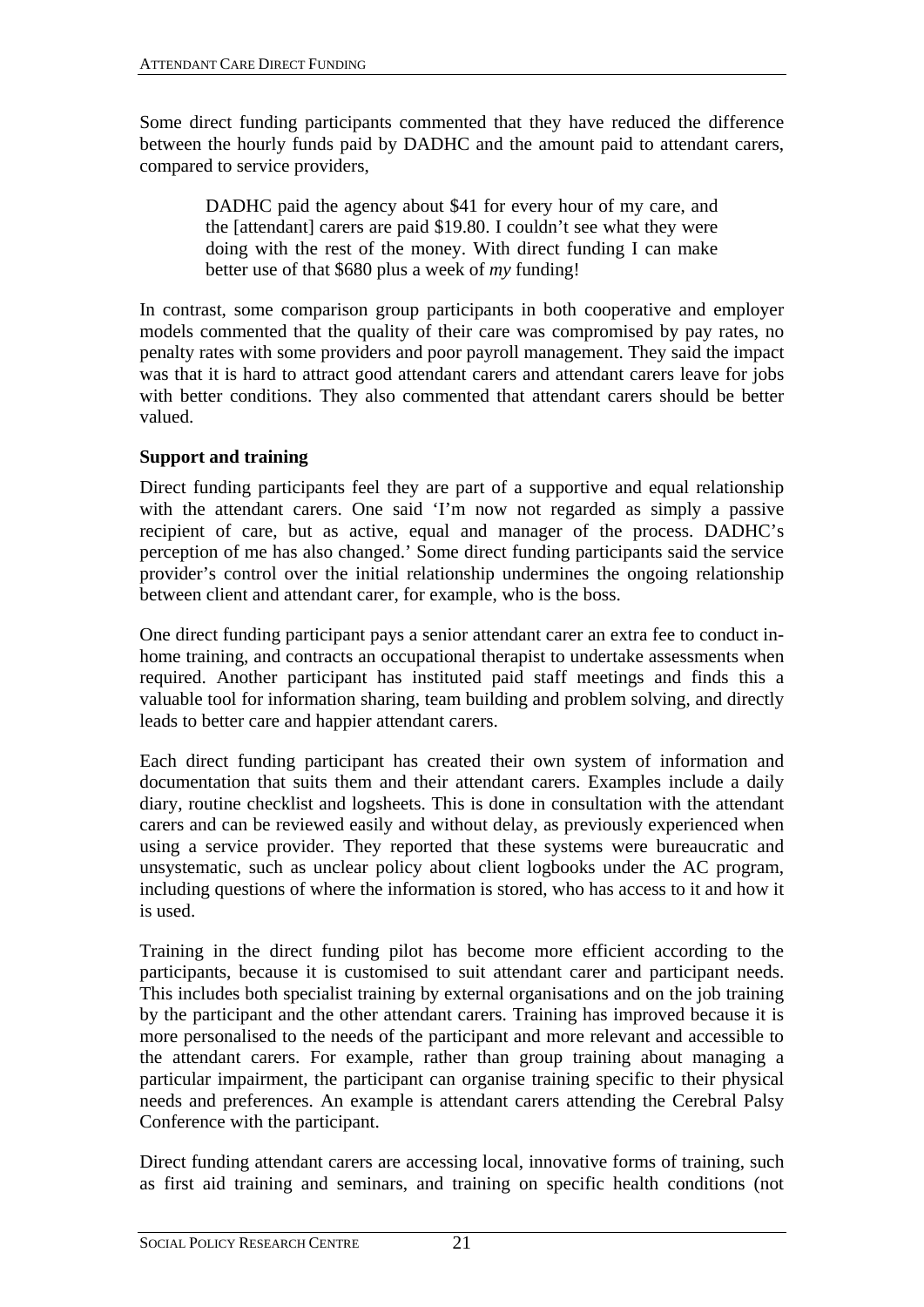<span id="page-26-0"></span>impairment). Another example is paying senior attendant carers to conduct on the job training for new attendant carers. This has a significant impact on the subsequent quality of care provided to the participant, including consistency and management of health needs. It also recognises the experience and competence of long-term attendant carers. One of the participants plans to develop and conduct personal attendant carer training for other attendant carers and clients in the future.

Some direct funding participants continue to access general training available to other ACP clients when it is relevant and local. For example, OH&S training through HACC; and courses, manuals and resources through Paraquad. The participants feel an increased responsibility to protect the safety of the attendant carers in direct funding. One said, 'I nag them to continue to be safe, if they forget or get slack.' Another has developed his own checklist of procedures.

A number of direct funding participants discussed problems with training and support before they entered the pilot, which the direct funding pilot has allowed them to address. In the past being in a regional location was a problem because the training is only available in the city and their attendant carers had to travel and it was not timely. It was sometimes inaccessible in terms of public transport access for the attendant carer or participant. Comparison participants commented that for many attendant carers it is their second job so the timing is impossible. In addition, some providers still require compulsory training for people who have vast relevant experience, and have no flexible approach in delivering training.

Comparison group participants commented that ACP training should be broader content in the training than just OH&S, such as mental health, referral to other services and career development. Another issue raised was the lack of training on other conditions, other than spinal injury.

## **Attendant carer satisfaction**

The direct funding participants report an increase in attendant carer satisfaction. They state that attendant carers are happier for reasons discussed above. The arrangements remove the extra relationship with service provider so that communication is more direct. This has improved their relationship with the person for whom they care. It has meant that problems are easier and quicker to resolve. Many of the attendant carers have experienced increased pay and conditions in their new care arrangements. One participant quoted one of his attendant carers as saying, 'The only reason I'm working with you now is that you are on direct funding.'

Interviews with attendant carers will be conducted in the second half of the evaluation to gain their perspective of their new working relationship. The service provider managers pointed to a risk of direct funding that the employment needs of the attendant carers might not be addressed, such as occupational health and safety.

## **Problem solving**

Direct funding participants report that it is easier to sort out problems when less people are involved. One participant said, 'If there are problems it is more direct, you are in control.' Another said, 'If I do the best by them [staff], they will in turn come to work with a smile and do their best for me, so its win-win.' Some comparison participants in both cooperative and employer models commented that they already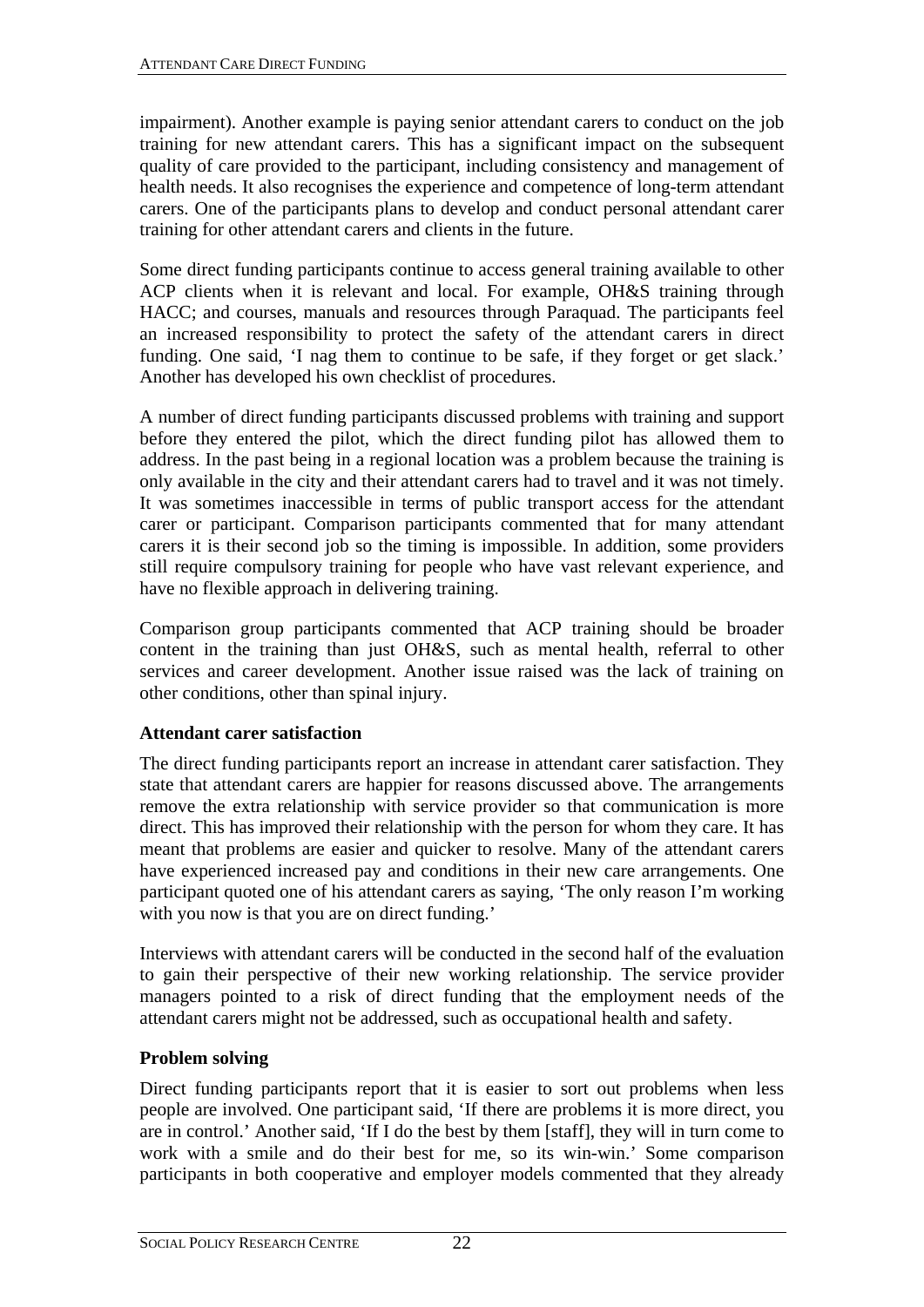have the benefits from good relations with their attendant carers without needing direct funding.

Some direct funding participants have a grievance procedure in the contracts with staff. One person has stated in the contract that, 'If our relationship breaks down then it may not be possible to continue the employment, given the extremely personal nature of the role.'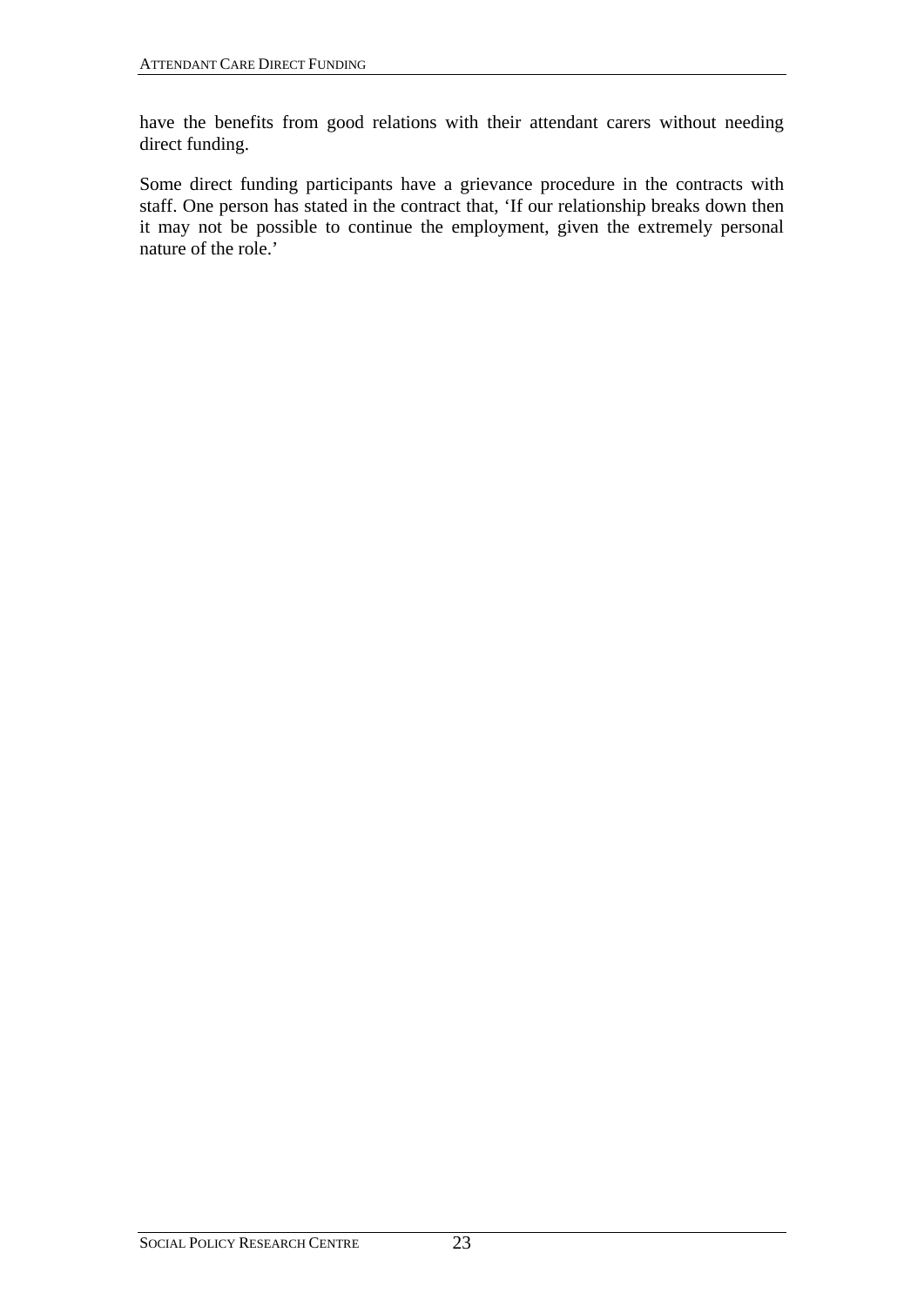# <span id="page-28-0"></span>**5 Direct Funding Service System**

The final report will address the third evaluation question about whether the pilot provides a more effective and efficient use of resources compared to existing arrangements. From the perspective of the ten participants it is more effective and efficient. Their experience will be compared to the experience of attendant carers and government officials and verified with analysis of the financial data.

## **5.1 Effective Use of Resources**

Economic analysis examines the financial cost to government of direct care funding compared to existing arrangements. Depending on the availability of data, this could include a cost analysis or a cost effectiveness analysis based on client outcomes. We will use methods consistent with existing research to enable comparisons to international and Australian research. The purpose of the analysis is to derive implications and recommendations for future funding options. To August 2007 no financial data has yet been analysed.

## **Financial management**

Monthly reporting includes expenditure, payment and hours of care per participant over the pilot period. Most participants offer different pay rates depending on the time of day, workload involved, covering inconvenient shifts and meeting client needs. In addition, they are reimbursed for related care and administrative costs.

## **Efficiencies in administrative and overhead costs**

Participants have identified that they are experiencing more effective and efficient use of resources. For example, they are able to pay differential rates for less convenient hours; shift hours to meet their changing needs; and minimise administrative costs. The overhead costs are lower.

Most participants report that monthly costs for attendant carers and expenses are less than payments. Some participants' per hour of care cost is more than they are being paid but they are compensating by receiving fewer hours of care. During the pilot, they are not able to receive more hours of care if their hourly cost is less. Additional resources they are using to improve the quality of care, such as training, staff bonuses, infrastructure and consumable equipment.

# **5.2 Impact on ACP Providers and Clients**

No data are yet available about the impact on existing arrangements. This will be analysed in the final report.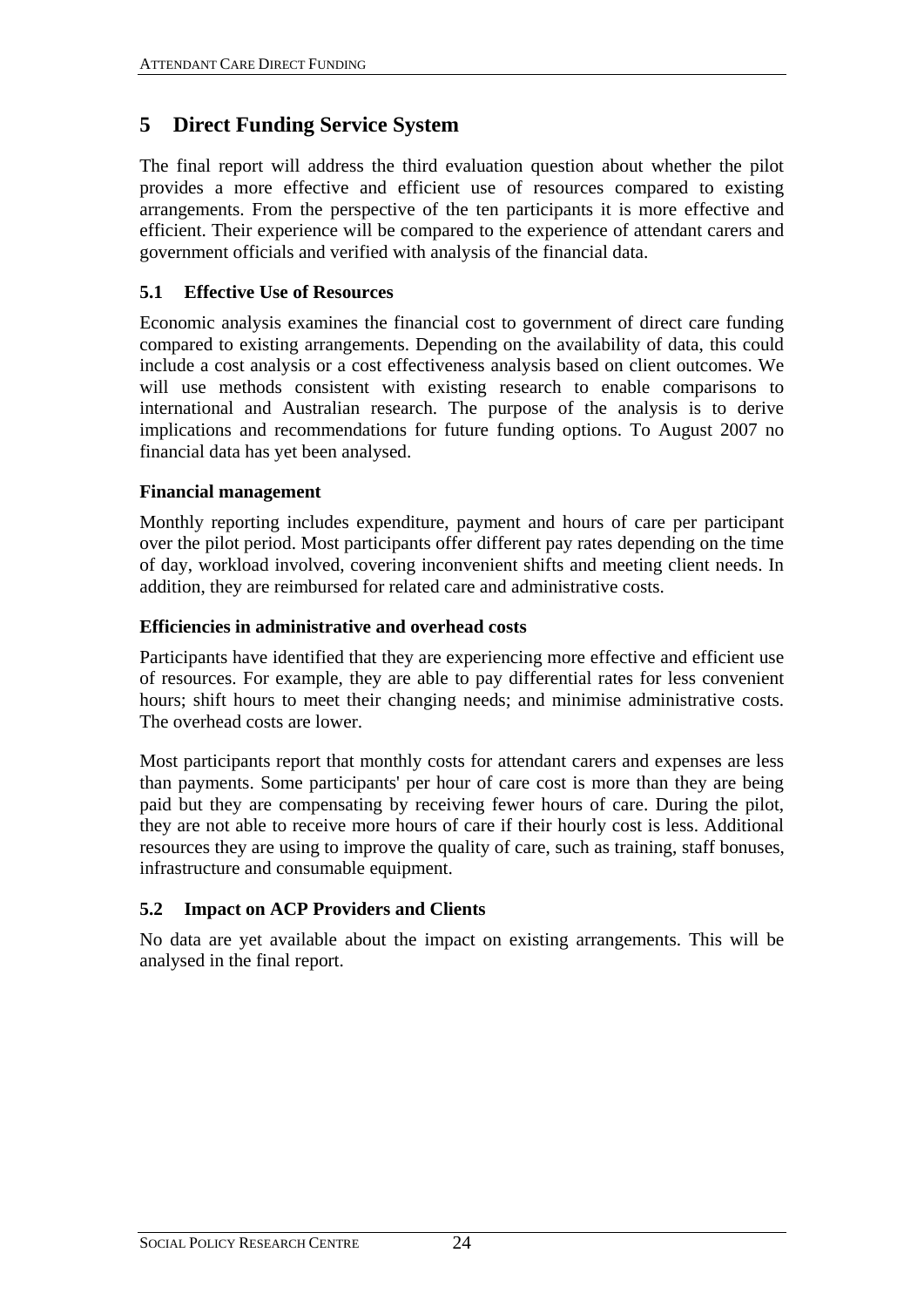# <span id="page-29-0"></span>**6 Implications for Policy**

This preliminary data has not been analysed for implications for policy. The final report will include implications for client support, quality of care, attendant carer employment, cost and accountability.

## **6.1 Continuation of the Pilot**

The participants are concerned that the pilot should continue. 'Overall very happy with it and definitely hoping it continues.<sup>7</sup> Their concerns are about both so that they can continue to experience the benefits they have enjoyed during the pilot period, and that other people can also make the choice to self manage their funds. 'I would like to see this as a full program, not just a trial and provided to others'.

All direct funding participants offered support for further development of the Direct Funding of Attendant Care. They commented that DADHC will need to refine the process if the pilot or rollout continues. They are all willing to be involved in that feedback. They suggested that this role could include providing information to the Department, other participants and service providers, one person said 'we need to be kept in the loop … to develop the program … it's a brand new way.' Another supported this by suggesting,

> It could be extended to other disabilities, to people who have support needs. I would like to see the trial extended and a manual developed which would outline the procedures for implementing direct funding. I encourage others to manage their own care.

One comparison participant raised the issue of the need to recruit and develop the attendant carer workforce. He also wants an expanded definition of attendant care to include respite and community access.

## **6.2 Client Capacity**

Direct funding participants are using a suite of skills and knowledge including; understanding the way ACP works; negotiation and communication skills; awareness of OH&S requirements, employment responsibilities (payroll, superannuation, tax, insurance, accountability), support and training for employees, knowledge of contract management; how to seek advice; information technology for recording and reporting, managing attendant carers, rostering and conflict resolution.

The participants in both groups and the service provider managers emphasised the need to have the capacity to develop skills in financial and human resource management; as well as a sophisticated understanding of managing attendant carer relationships.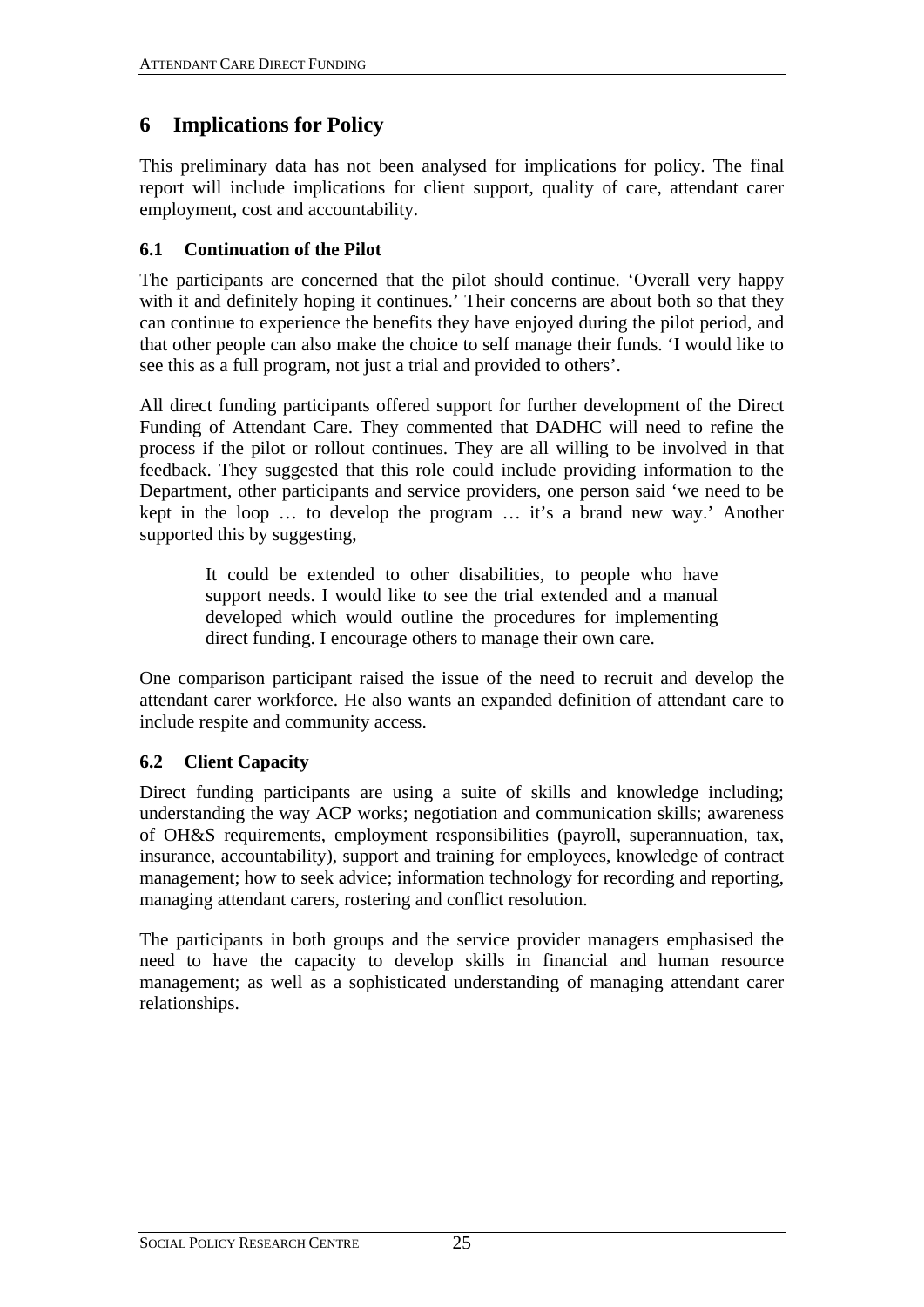# <span id="page-30-0"></span>**7 Conclusion**

The preliminary data show an overwhelmingly positive response to the pilot from the initial participants. The quality, control and flexibility of their care has improved. This has had a positive impact on their quality of life outcomes. The participants are all keen to assist in developing the model and expressed strong support for it to continue. Many comparison participants are also eager to know about its progress and when they can reconsider joining the direct funding option.

Overall the direct funding participants are extremely pleased with the program, as evidenced in this report. None of the participants noted any negative impacts of direct funding. The sentiments of one participant summarises their experiences,

> I congratulate and commend DADHC on the direct funding trial. It's a very, very successful and rewarding program for people with physical … disability, who can tell people what they want and how they want it, and have control over their own life.

The elements reported as contributing to improved care arrangements are:

- attendant carer quality because the pay and conditions are better, so they are more likely to be skilled, knowledge and compatible;
- less turnover because of the pay and conditions, rapport and satisfaction;
- better training more attuned to the person's specific needs and preferences;
- committed attendant carers because of rapport with the participant; and
- the process is more efficient because direct relationship with attendant carer and fewer overheads.

The direct funding participants report that as a result of the better care arrangements, the quality of their care has improved in terms of:

- consistency;
- reliability; and
- flexibility.

With improved quality of care they report that they have experienced improved outcomes in terms of:

- health and wellbeing;
- confidence and self esteem; and
- community, social, economic participation.

These improvements in care arrangements, quality of care and outcomes are evidenced from participants' reports of their experience before direct funding compared to now; and in contrast with the experiences of some, but not all, comparison participants in the main ACP. The final data collection in the second half of the evaluation will add to the evidence of these changes.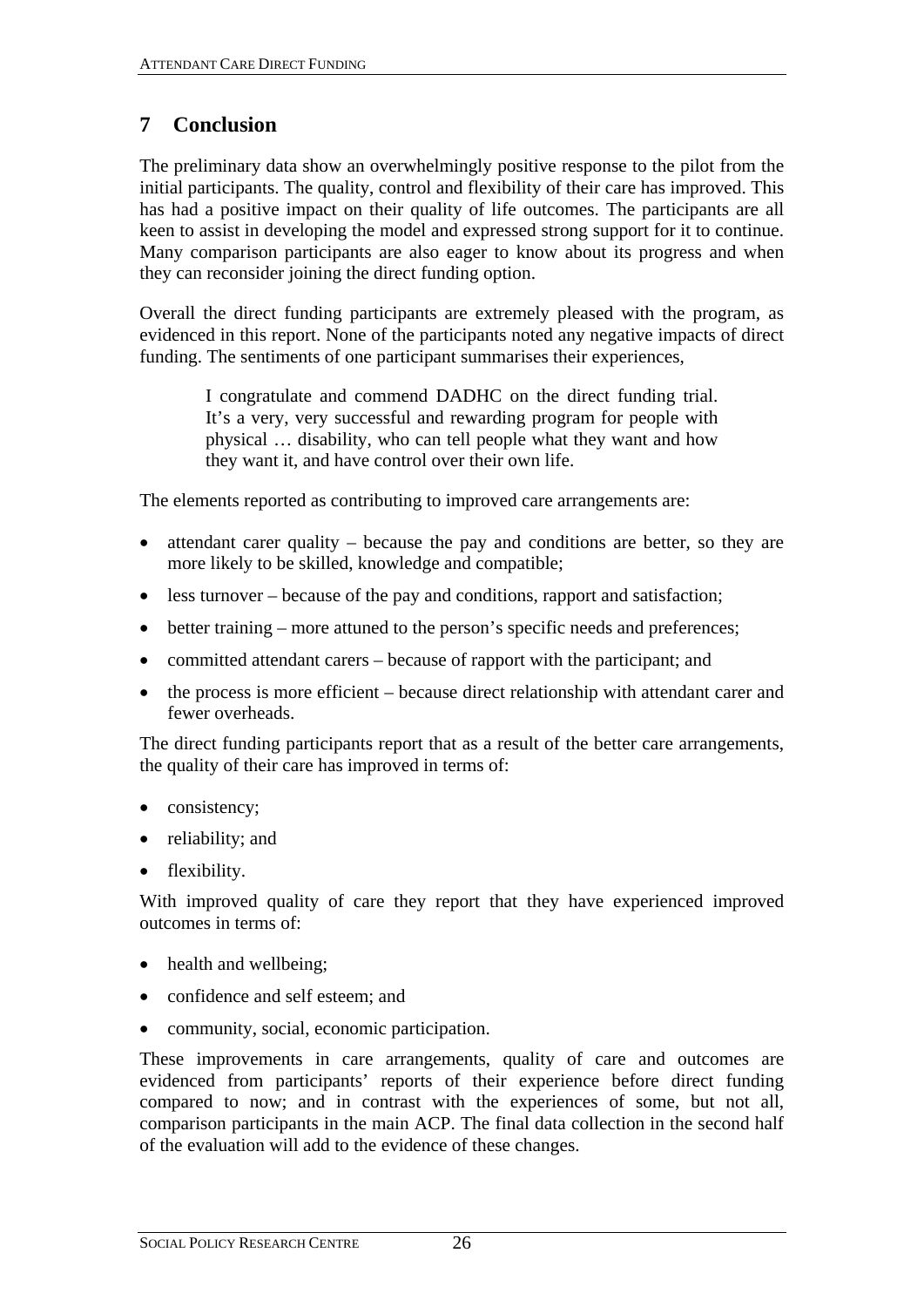# <span id="page-31-0"></span>**Appendix A: Methodology**

#### **Evaluation framework**

The evaluation incorporates both a process and outcomes evaluation. As well as exploring stakeholders' views and experiences of the implementation of the project the evaluation also explores outcomes for participants and the pilot project as a whole. The operational basis for the evaluation is a program theory approach [\(Figure A.1\)](#page-31-1).

#### <span id="page-31-1"></span>**Figure A.1: Evaluation Conceptual Approach**

| <b>Inputs</b>                               | $\Rightarrow$ | <b>Production process</b>              | ⇨ | <b>Outputs/Impacts</b>                          | $\Rightarrow$ | <b>Outcomes</b>                                 |
|---------------------------------------------|---------------|----------------------------------------|---|-------------------------------------------------|---------------|-------------------------------------------------|
| Pilot policies, plans and<br>infrastructure |               | Pilot management<br>and planning       |   | Access to choice and<br>flexibility of services |               | Increased choice and<br>flexibility of services |
| Resources/funds                             |               | Pilot service delivery                 |   | for clients                                     |               | Increased attendant                             |
| ACP participants                            |               | and coordination                       |   | Client satisfaction                             |               | carer reliability and<br>retention rates        |
| Attendant care workers                      |               | Development and                        |   | Attendant carer                                 |               |                                                 |
| Service providers                           |               | monitoring of<br>funding agreements    |   | satisfaction                                    |               | Client's increased<br>wellbeing, economic       |
| Other service providers<br>and programs     |               | Facilitators and<br>barriers to change |   | Effective use of<br>resources                   |               | and community<br>participation                  |

This approach distinguishes four distinct but closely linked stages in the process of human service delivery: inputs, process, outputs and outcomes. It is particularly valuable in attempting to understand the complex interaction of individuals, communities, NGOs and government agencies over time. It helps draw attention to the ways in which the program is operationalised and implemented, how this impacts on the delivery of services, and how the consequences of these are eventually expressed in terms of outcomes. Within this framework a participatory methodology is also adopted. This involves stakeholders being consulted and engaged at each stage of the evaluation including design, collection and analysis. This method gives some ownership of the evaluation to stakeholders and provides early evaluation feedback to the implementation and improvement of the program.

The evaluation uses longitudinal and comparison measures for people in the program, combining both quantitative and qualitative data analysis techniques. These methods are described in more detail below.

#### **Key Evaluation Questions**

#### *Individual clients*

- Does the direct funding pilot lead to increased clients wellbeing and enable them to maximise their participation in the community?
- Does the pilot lead to increased participant and attendant carer satisfaction levels?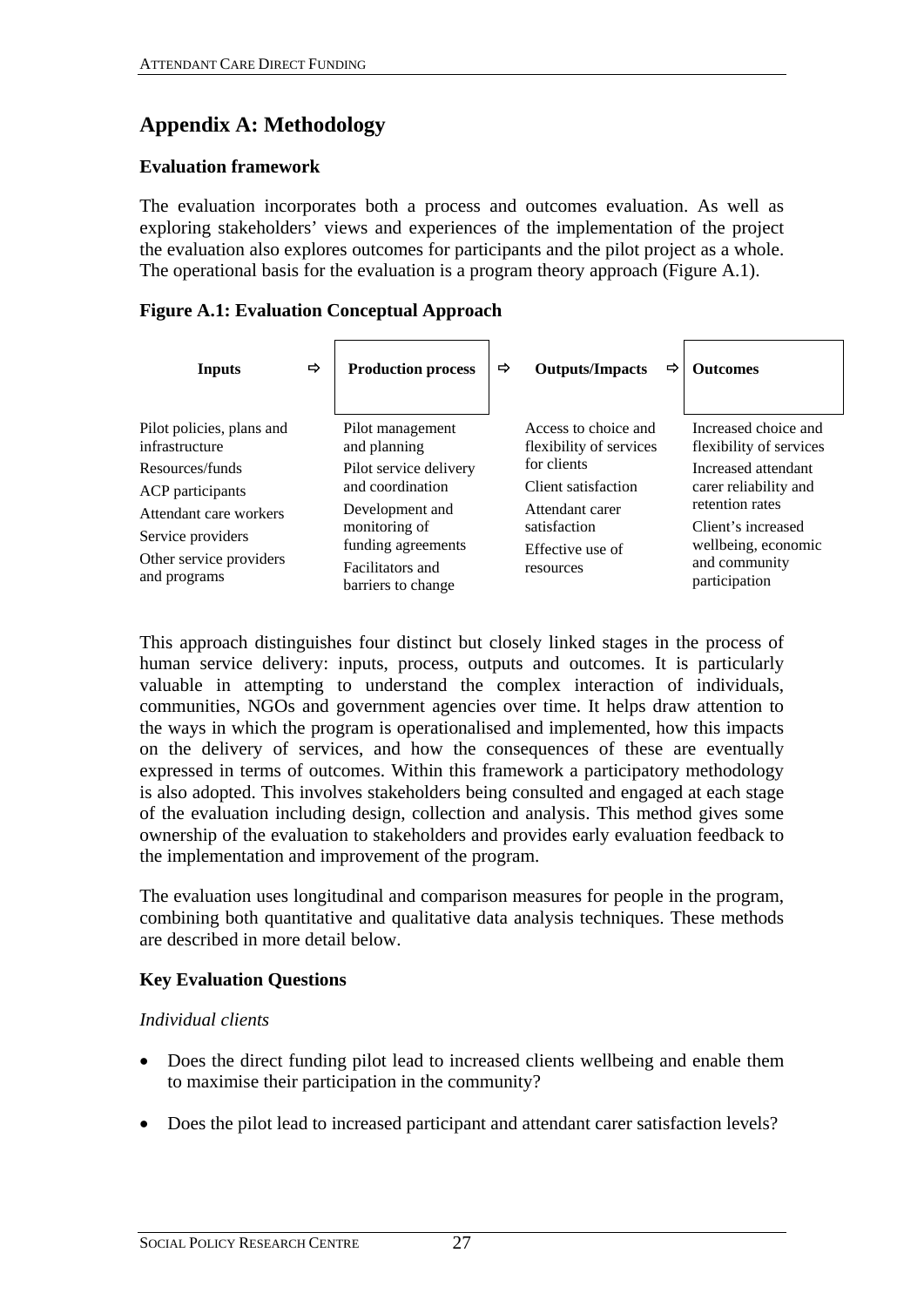#### <span id="page-32-0"></span>*Governance*

• Are appropriate and effective governance arrangements in place to support the establishment and ongoing development of the pilot?

#### *Service systems*

- Does the pilot offer greater choice and flexibility of services compared to existing funding arrangements?
- Does the pilot provide a more effective and efficient use of resources compared to existing arrangements?

#### **Longitudinal data collection**

The evaluation uses primary data collection methods with the participants in the pilot program, other clients in existing ACP arrangements and other participants, particularly from DADHC and service providers. Research instruments measure the range of outcomes and process experiences described in the design section above. This includes a short questionnaire to collect information on outcomes for clients around their health, personal wellbeing and community participation. Data collection is at the beginning and end of the evaluation for the pilot client group (February 2007 and October 2007); beginning of the evaluation for the comparison sample of other clients in the existing ACP (February and March 2007); and the middle of the evaluation for other participants (April 2007).

| Task                                                                              | Measurement       | Number |
|-----------------------------------------------------------------------------------|-------------------|--------|
| Pilot participants                                                                | Beginning and end | 10     |
| Comparison existing ACP clients                                                   | Beginning         | 25     |
| Other participants (particularly<br>providers, attendant carers and<br>officials) | Middle            |        |

#### **Table A.1: Samples**

The samples are:

- All clients in the pilot program who consent to participation (approximately 10);
- A matched sample of comparison clients in the existing ACP. Matching is on demographics (as available eg. age, gender, cultural and linguistic background, education, income source); support needs (eg. hours, type); disability; and location (eg. metropolitan, regional and rural); and
- A sample of other participants including government officials responsible for the pilot implementation, policy, service delivery; attendant carers; service providers; and informal carers and family if applicable. Disability support groups are being consulted through the Expert Advisory Group on Physical Disability.